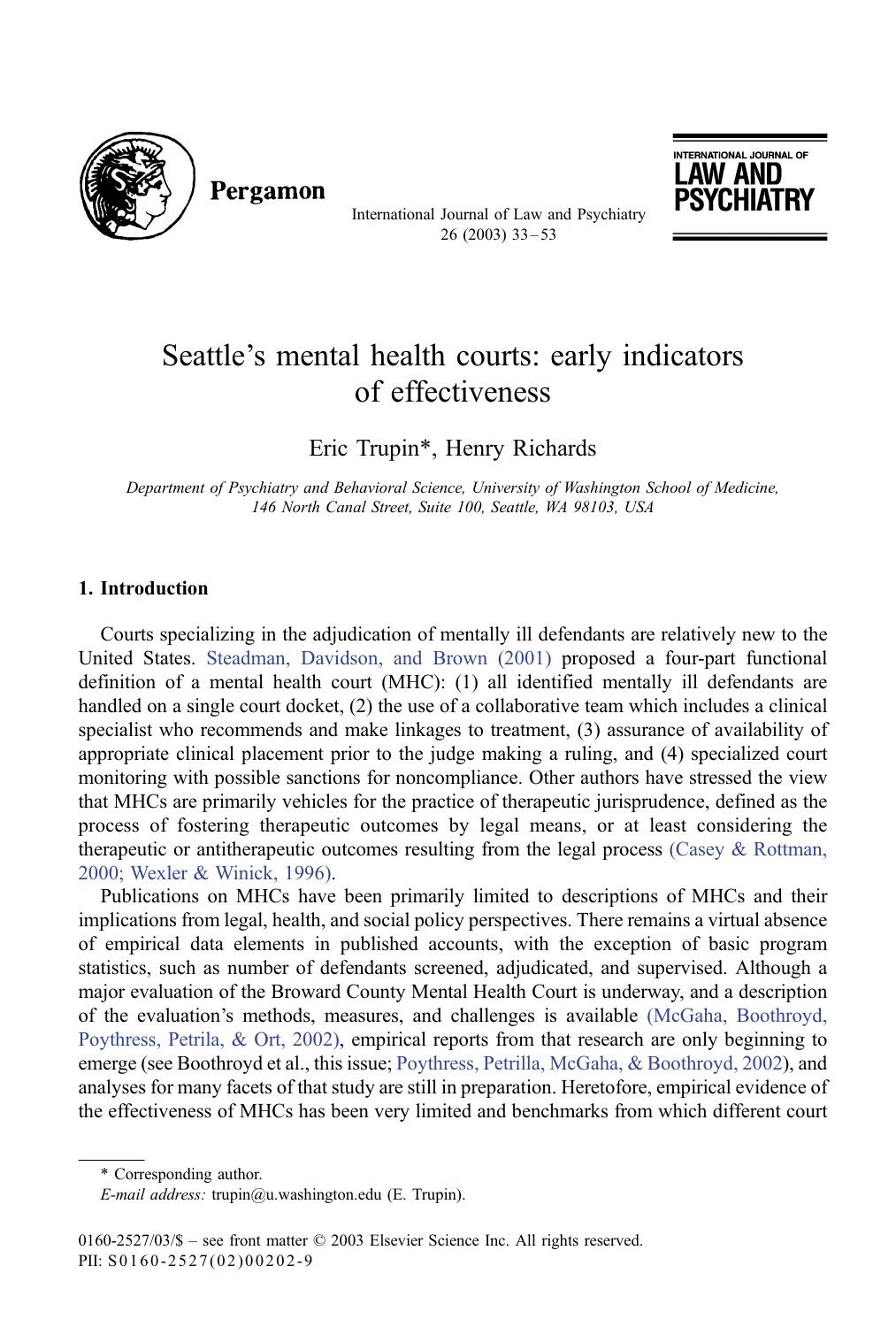models or courts working within the same model can be compared have not been established. Generalizing from the few available observational accounts may be particularly misleading because many important contextual factors, such as the characteristics of the legal and mental health systems in which they operate, vary markedly from court to court. Commonalities and differences among MHCs, such as those outlined in descriptive reviews [\(Goldkamp & Irons-](#page-19-0)Guynn's, 2000; Watson, Hanrahan, Luchins, & Lurigio, 2001), may be more related to contextual contingencies rather than to the court models per se. Clarifying how contextual factors impact the implementation of empirically validated treatment models is increasingly understood as central to expanding the application of such models [\(Brickman, 2002;](#page-19-0) Henggeler, Lee, & Burns, 2002). Applying the same principle to MHCs even if effectiveness were to be demonstrated for a few individual courts, we would still be wanting for the kind of understanding of the impact contextual factors that could inform implementation of program models in divergent environments. Nonetheless, local initiatives and Federal legislation (Public Law 106-515, American's Law Enforcement and Mental Health Project) are providing momentum and financial support for the expansion of MHCs across the United States.

This paper is intended to advance the state of knowledge concerning MHCs in two ways. Firstly, we summarize findings from separate acceptability and effectiveness evaluations conducted at the request of the respective governing bodies of two MHCs in Seattle, WA. These evaluations combined process evaluation methods, such as interviews and surveys of key informants and surveys of stakeholders, with quantitative analyses of early data related to reincarceration, time spent in detention, and linkage/engagement with mental health services as a result of MHC participation. Secondly, by comparing and contrasting evaluations from two courts sharing a fairly uniform set of contextual factors, we hope to further set the stage for future research into the effect of such factors on MHC acceptability, organizational structure, functioning, and effectiveness. We see this focus on contextual factors as a natural extension of the concept of ecological jurisprudence (Slobogin  $\&$  Fondacaro, 2000), in which the context and situation in which the individual interacts is considered with along with such factors as inherent mental disorder or impairment. Family setting, neighborhood, and access to resources are among the factors that are considered from the ecological jurisprudence perspective. Applying the notion of ecological jurisprudence to evaluation would involve developing understandings of how institutional and systemic factors influence courts and, in turn, how courts impact the interaction of individuals in their environment.

Seattle, WA's MHCs are organized at different levels of government (municipal vs. county) and have different geographical defendant pools (urban vs. suburban/exurban). Nonetheless, these courts share many contextual factors that might be reasonably believed to shape differences between MHCs and to impact effectiveness of such courts. The two MHCs are geographically located within blocks of each other, are limited in jurisdiction to misdemeanors, use the same detention facility, and make treatment referrals to the same community agencies. Defendants may have criminal charges in both courts simultaneously. Given the relative comparability of contextual factors, we hypothesized that differences between the practices and impacts of these courts are more attributable to differences in decisions, values, and preferences embodied in their models and personnel, as opposed to contingencies of the immediate environmental context, than might be the case if comparisons were made between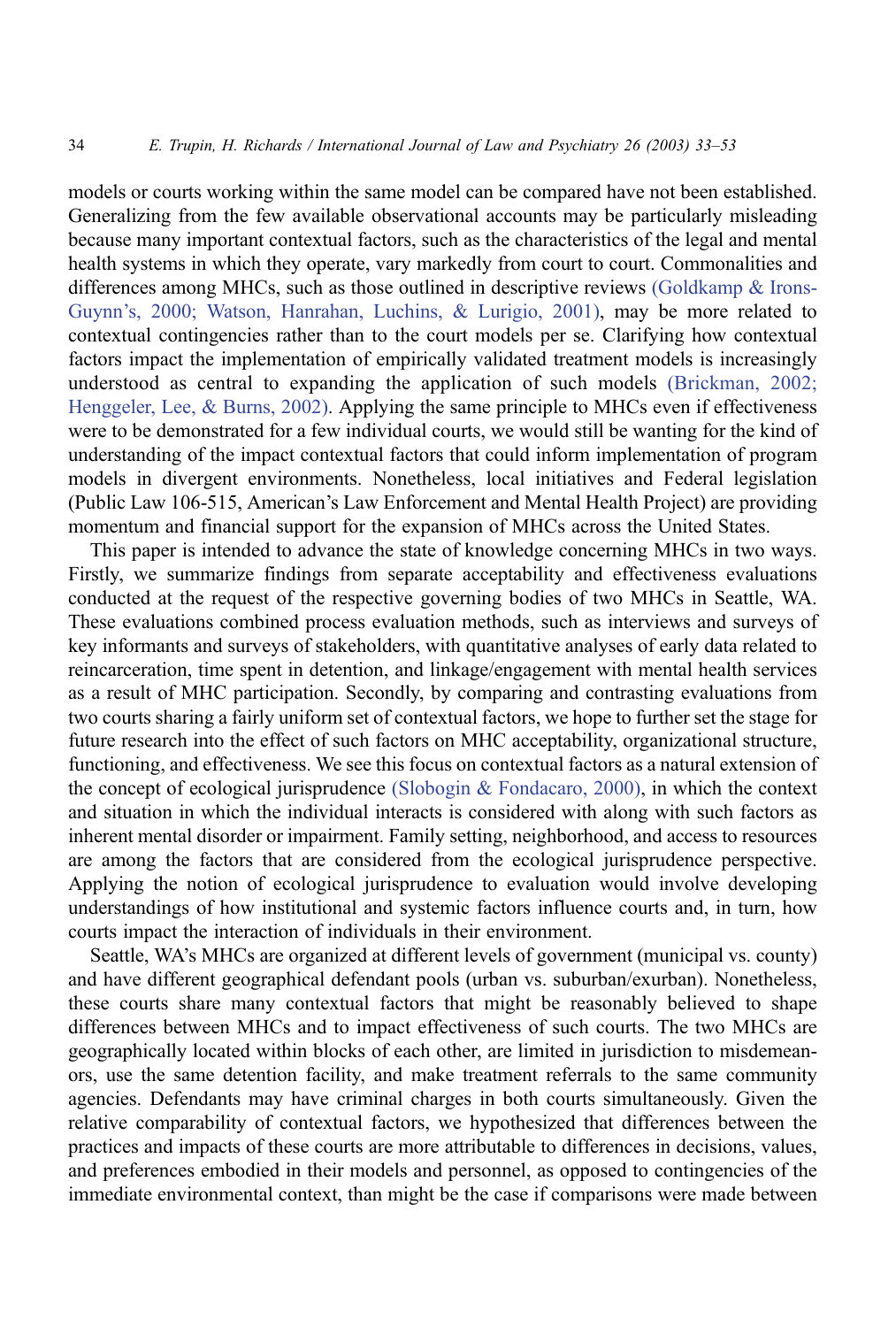courts in different cities or states. Nevertheless, we acknowledge that the assumption of shared contextual factors among MHCs fostered by the same city may be no more accurate than, for example, the assumption of shared experiences of parenting practices and attachment experiences for different siblings in a household.

#### 2. Origins of Seattle's MHCs

Seattle's MHCs trace their origins to the political and judicial response to public outcry after the stabbing death of retired fire department captain Stanley Stevenson by a mentally ill misdemeanant in August of 1997. The attacker had been recently released from the county jail, after being found incompetent to stand trial for bicycle theft charges and, despite hospital reports indicating his dangerousness, not civilly committed. In the aftermath of this tragic incident, the County Executive, Ron Sims, convened a Mentally Ill Offender Task Force, designed to have broad participation from influential stakeholders. Former State Supreme Court Justice Robert Utter chaired the Task Force, which issued recommendations only 3 months after Capt. Stevenson's death. Among other innovations, the task force spearheaded revision of the state's criminal competency laws, called for writing legislation expanding circumstances for ordering involuntary treatment, and recommended the establishment of a county MHC. The cultural context of these innovations included a longstanding tradition in Western Washington of public sympathy with civil libertarian concerns regarding the need for caution in the use of involuntary commitment, and in instituting laws or practices that might infringe on rights of mentally ill persons, or which might result in their being further stigmatized for their illness.

Two Seattle judges who observed Judge Wren's Broward County MHC as part of their task force participation later presided over MHCs at the county and municipal levels. The King County District Mental Health Court (KCMHC) was formally instituted and dedicated to the memory of the slain fire department captain in a public ceremony in February 1999. By April of the same year, the Seattle Municipal Court began operating a mental health court (SMMHC), but without being formally identified in either the municipal code or municipal court structure.

#### 3. Mental health system

Public mental health services for King County, including those for the city of Seattle, shifted from a fee-for-service to a managed care service system in 1995. The system shifted again in 1999 to a risk-based contract in which the county assumed financial responsibility for both inpatient and outpatient services. Formally, separate addiction and mental health services were combined by under a single administrative umbrella.

Not only were residents in the jurisdictions of both MHCs covered by the same managed care firm, there was a substantial overlap among agencies providing the bulk of treatment services to individuals participating in the two courts, making the distinction between the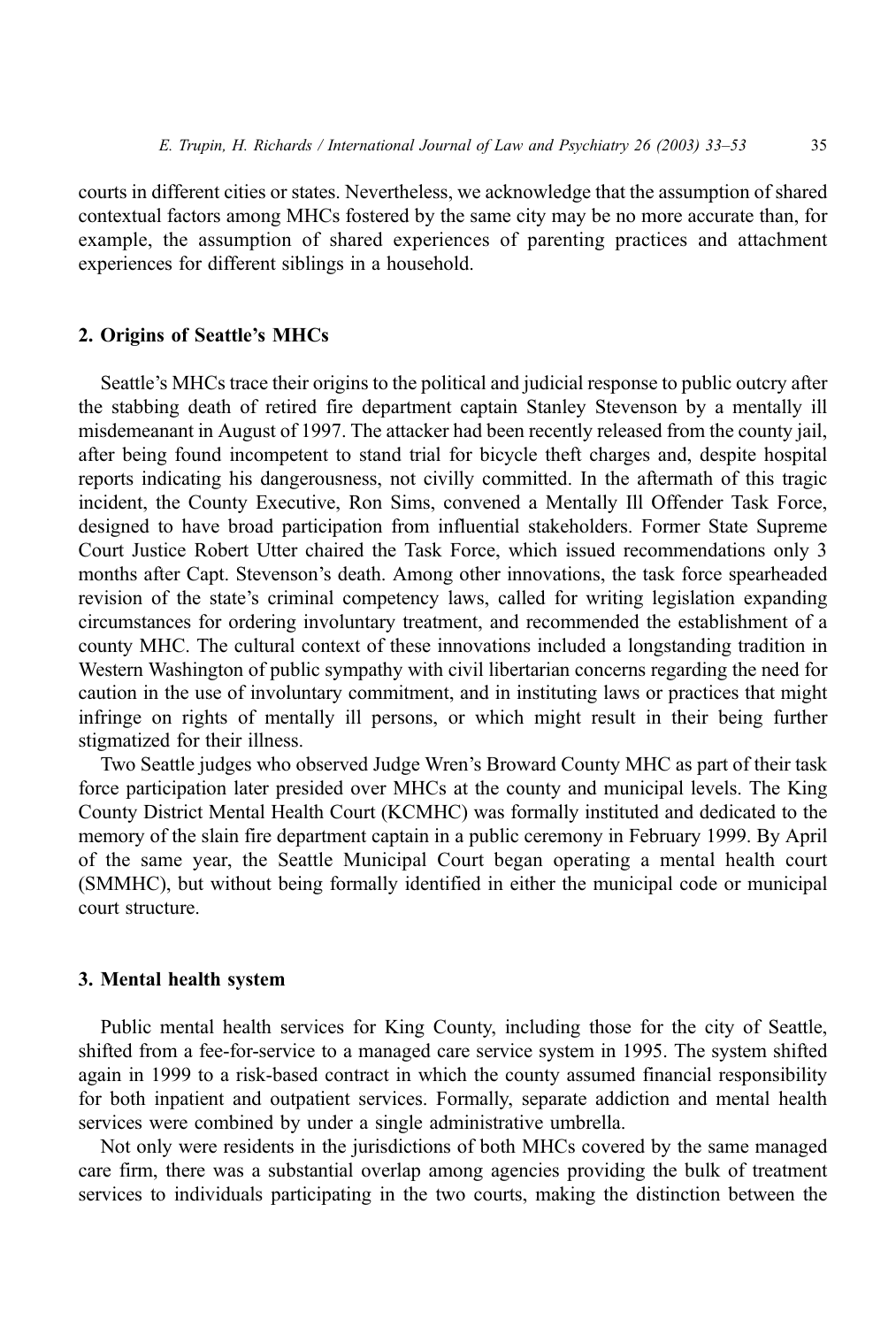courts somewhat ambiguous in the perception of many individual providers, with the larger SMMHC having the more prominent profile. Although the SMMHC shared this system with the KCMHC, the county managed the contract, arguably resulting in more direct influence for the county court, KCMHC. Both MHC teams included a clinical social worker employed directly by the managed care firm. Referred to as court monitors, these clinicians provided front-line screening and assessment services and made client-specific referrals for mental health services. Although both court monitors generally filled the role described by [Steadman](#page-20-0) (1992) as criminal justice/mental health system boundary spanners, they differed to the extent that they were able to serve as treatment brokers, in that the KCMHC clients were officially given priority access to services, whereas priority access or other forms of special attention to the needs of mentally ill misdemeanants in the SMMHC was effected by more informal mechanisms. Restricted resources for needed mental health and substance abuse treatment services was another shared contextual factor for these MHCs, which experienced actual or threatened resource reductions periodically during the MHCs founding period and during the period of the evaluations described here. Notably, appropriate housing for MHC participants and integrated substance abuse services for the mentally ill were ubiquitously described as unavailable by the court monitors.

A centralized assessment unit conducted trial competency evaluations for both jurisdictions. Evaluations were conducted either in the jail or at the hospital, 45 miles south of Seattle. Also, determining the need for involuntary detention pending civil commitment proceedings was the responsibility of the same pool of County Designated Mental Health Professionals, who conducted most MHC-associated evaluations in the county detention facility.

# 4. Adult detention

The King County Department of Adult and Juvenile Detention managed jail services for the jurisdictions of both courts, with county and city police departments booking defendants into the jail in downtown Seattle and county police booking defendants at smaller regional detention centers. Whereas the most common site of arrest for SMMHC defendants was downtown Seattle, Seattle–Tacoma International Airport was one of the most common arrest sites for KCMHC defendants. Both courts developed mechanisms of identification, referral, and progress reporting with jail mental health personnel. Treating psychiatrists and nurses in the jail were county health department employees. Staff involved in screening, assessment, and crisis/custodial management issues were for the most part trained in psychology or counseling as a core discipline, and worked directly for the jail.

## 5. Goals and organization

A review of written materials provided by these MHCs revealed that they had substantially the same stated goals focused on improving adjudication of mentally ill misdemeanor defendants (MIMDs). Both courts explicitly held the view that persistent and debilitating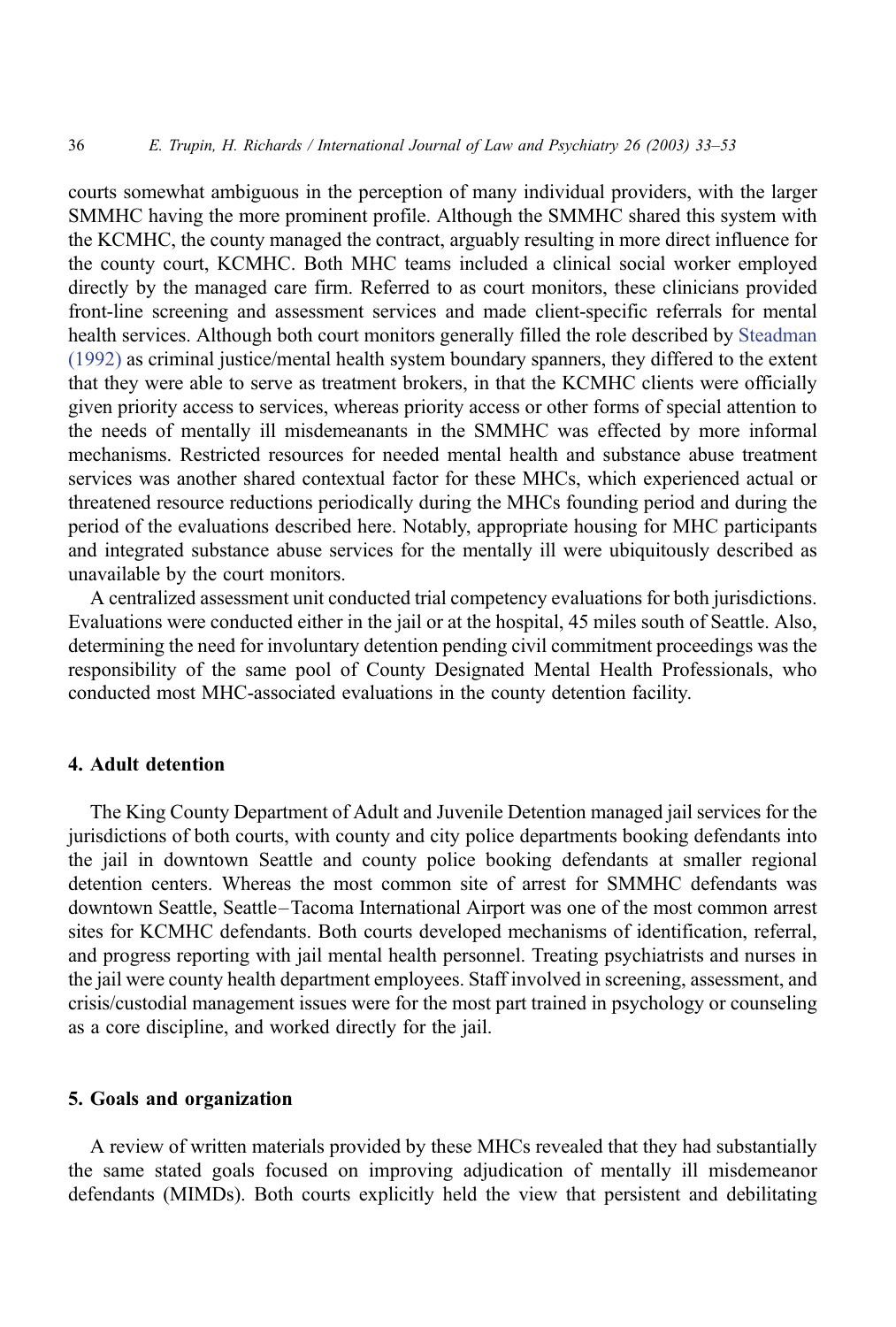mental illnesses are organic disorders requiring treatment, and that jails are not preferred treatment sites. Both courts shared the goal of reducing jail time by using the optimal community placement strategy consistent with public safety, and included linkage to treatment and fostering of success in treatment as integral aspects of the court's rationale. Although treatment with psychiatric medication was the focus of most linkage activity, referrals to psychosocial programs, substance abuse treatment services, housing, and other services were also deemed essential. These courts also shared the goal of improving linkages and understanding between otherwise separate parts of the criminal justice and mental health systems.

Both courts were structured for voluntary participation of defendants along the lines of drug courts and consistent with plea-bargaining of reductions in jail sentences in exchange for treatment engagement and community supervision of a longer period than that typical for most misdemeanants. Both courts received referrals from defense attorneys and other courts in the same jurisdiction. The KCMHC received most of its referrals from jail health or psychiatric evaluation staff, whereas the SMMHC, which was situated in the arrangement court, identified a large number of referrals during the arrangement process in addition to receiving referrals from jail staff. For both courts, referred defendants were approached by the court monitor, who would describe the nature of the MHC and the requirements and benefits of participation. Defendants who expressed interest in considering participation were scheduled for an initial hearing, wherein the judge would evaluate the basis for their eligibility and confirm the defendant's understanding of the MHC, particularly the fact that participation was voluntary. At some point, defendants were asked to decide on participating (opt-in) or declining participation and going on to trial in a regular court (opt-out). Under Washington State law, the MHCs maintained jurisdiction over misdemeanant cases while the defendant was involved in competency evaluation or restoration of competency. The SMMHC described itself as open to considering re-referral after an initial voluntary decision to opt-out and to taking responsibility for supervision of mentally ill probationers referred by other municipal courts. Typically, individuals who opted for trial in the KCMHC were not reaccepted on the same charge, but could be considered for eligibility on a different charge.

# 6. The court teams

On one level, describing the composition and roles of the MHC team is roughly equivalent to describing the court model. Both courts utilized a dedicated team approach, wherein, as far as operationally possible, throughout their adjudication experience, MIMDs would relate to the same group of court professionals. Both courts were defined as judge-centered teams, which included a clinical social worker (referred to as the court monitor), prosecuting attorney, probation counselors, defense attorney supported by a part-time social worker, and a program manager/coordinator. The court monitors assessed clinical status, treatment needs, and program suitability, and worked for the mental health managed care provider. Information collected by the court monitor was communicated to the court if the defendant signed a release of information. It was assumed that the court monitors' clinical astuteness, and not infrequent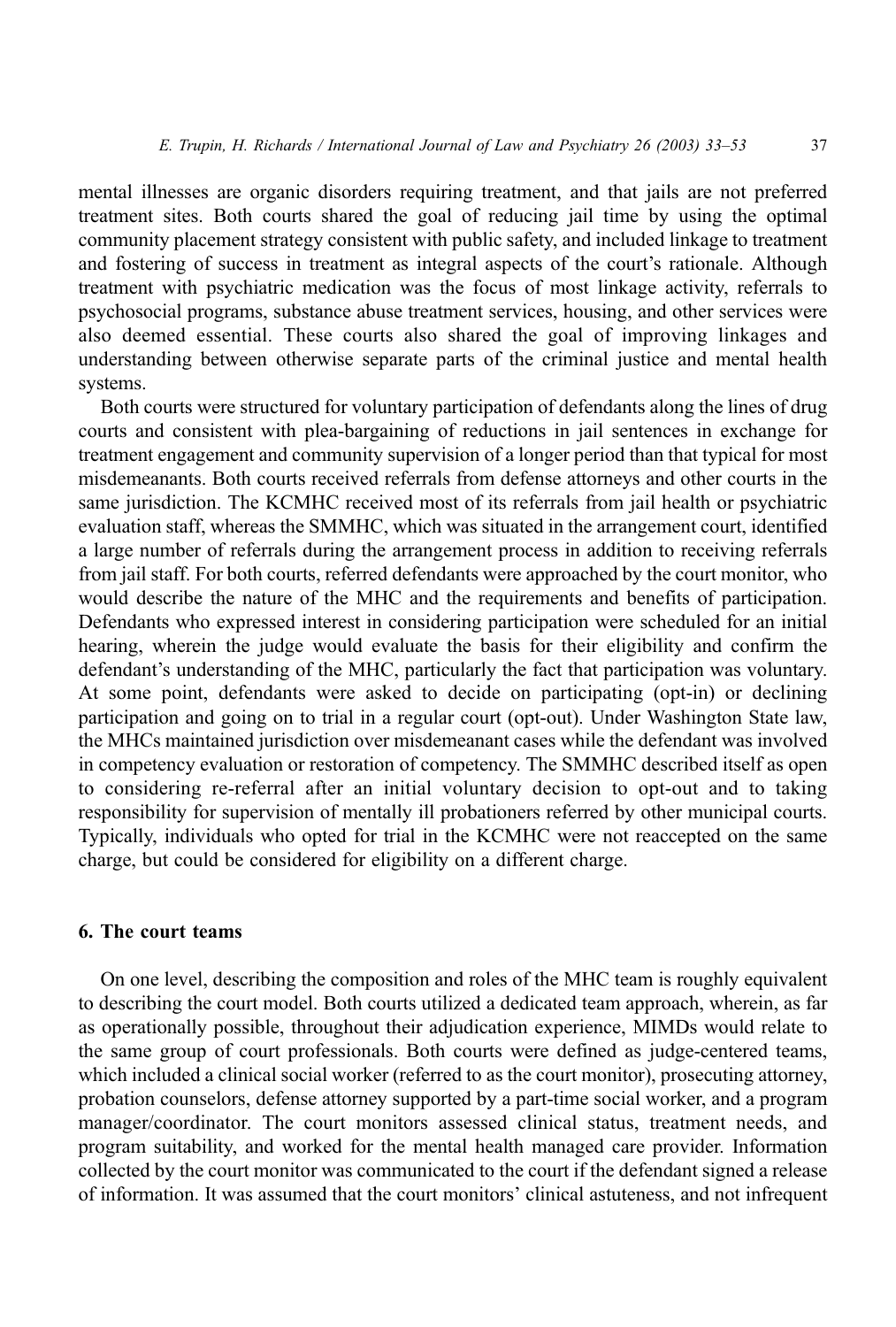personal knowledge of both MIMDs and local program characteristics and personnel, would enable them to make optimal referrals, thereby increasing the chance of defendant engagement in treatment and treatment effectiveness. To some extent, court monitor role involved aspects of informal clinical risk assessment, in that risk management recommendations were provided to the courts. Both courts utilized public defender offices that employed social workers that were expected to provide corresponding clinical support to the defense in team planning and in formal hearings.

Although the two courts developed similar in-court methods such as longer hearings, early hearings to determine eligibility/suitability, and later ''opt-in or out'' hearings for defendants to make the participation decision, a significant structural aspect separated the two courts. The SMMHC shared its judge, courtroom, and prosecutor with the general arraignment court. In contrast, the KCMHC judge was allocated several full days per week for this role and the KCMHC had its own courtroom. Although providing an opportunity for early identification and referral of mentally ill defendants, this arrangement of the SMMHC, when contrasted to the KCMHC, reduced the availability of time in-court, preparatory time for key members, such as the judge, and limited time for meetings of the entire team. Although both courts used a small amount of grant money to get started, the bulk of resources consisted of internal reallocations within their respective court systems. Notwithstanding these resource constraints, the KCMHC enjoyed formal recognition as a separate entity by the County Executive, County Council, and the Presiding Judge of the District Court, whereas the SMMHC had a less formal existence within the Seattle Municipal Court structure.

# 7. Evaluation methods

Since the purpose of this paper is to summarize and combine selected findings across two previously performed evaluations, the methods, procedures, analyses, and results are described here in less detail than in the original evaluation reports. The original evaluation reports contain a fuller description of methods and procedures, as well as lists of individuals interviewed, tables of descriptive statistics and related tests of statistical significance, and some findings in addition to those described here. These reports [\(Trupin, Richards, Lucenko,](#page-20-0) & Wood, 2000; Trupin, Richards, & Werthiemer, 2001) are available online, or can be obtained from either the MHCs studied, or from the authors.

We completed a process evaluation with preliminary outcome data for the KCMHC in the fall of 2000 and a year later performed a similar evaluation of the SMMHC. The evaluations were performed at the request of the King County District Court and the Seattle Municipal Court, respectively. The evaluations were spurred on in part because of the need to justify resource allocations to courts in general, and because of their reduced caseloads, specialty courts were under particular budgetary scrutiny. Both MHCs formed evaluation committees to interact with the evaluators regarding the structure and scope of the evaluation effort, and, as the evaluations progressed, to assist in understanding the emerging information from multiple informed perspectives. The final reports of these preliminary evaluations were delivered to the larger court bodies in which each MHC operated, and findings and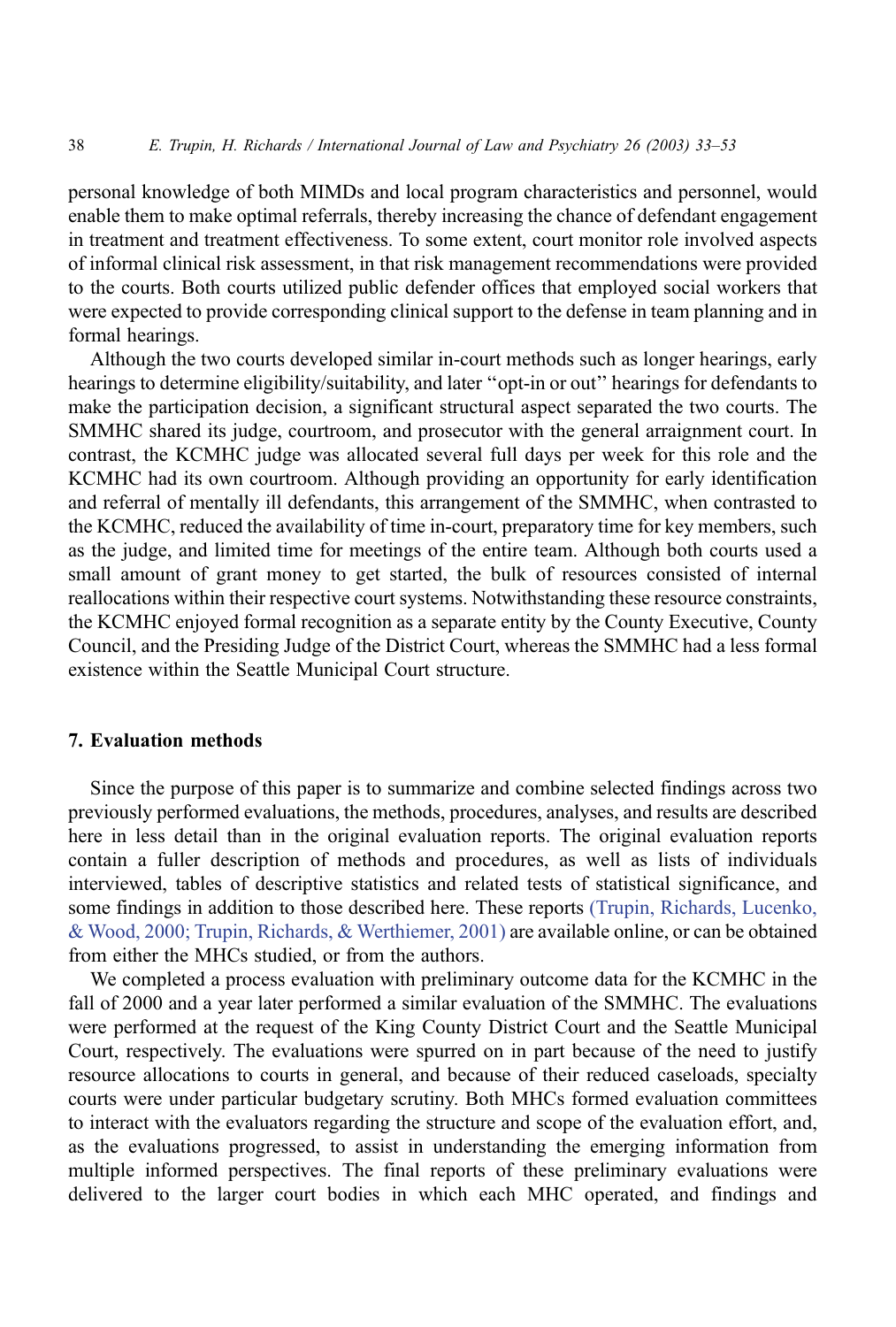recommendations were presented in open session to the legislative bodies of the respective jurisdictions.

Three methods were used in the quantitative, process component of the evaluations. Direct observation of the court and reading of relevant court-generated descriptive documents by the evaluators was followed by the administration of structured and semistructured interviews with key informants and key stakeholders. For the KCMHC only, an anonymous survey of opinions about the court was administered to a subset of key informants who worked in agencies supporting court functions (i.e., jail staff and mental health agency staff). The quantitative component of the evaluation consisted of the collection and analysis of archival mental health, detention, and court system data relevant to MHC outcomes and impacts.

# 8. Qualitative methods

Interview questions and empirical data elements were sufficiently similar to allow for comparisons between the MHCs and there was substantial overlap in key informants. An 11 page structured interview form containing open-ended questions and items with Likert scale and multiple-choice response formats was administered to key informants. We defined a key informant as an individual identified as likely to have substantial and detailed knowledge of an MHC, its clients, social, political, and institutional contexts, or of impacts/outcomes that might be attributable to court participation or nonparticipation. We used a one-page semistructured interview format with key stakeholders defined as individuals identified as having a specific investment in, or responsibility for, one or more factors affecting an MHC or its clients, but with less direct or detailed knowledge than a key informant. In addition to relying on our own knowledge of the local and regional environment, members of the evaluation committee for each respective MHC suggested names for the list of interviewees. Those interviewed included members of the MHC teams, administrators from several levels of city, county, and state governmental agencies, the heads of patient advocacy groups, judges, attorneys from both sides of the bar, and a few elected officials other than judges. Some interviews were conducted in small groups. For example, case managers from a single mental health agency and persons from the city or county budget office were interviewed together.

Interviews were audio taped whenever this was agreeable to the interviewees. Otherwise, close to verbatim responses were recorded for responses to open-ended questions. These notes were later coded twice for themes, first using ad hoc categories developed by each interviewer based on emergent themes, and again later, after the evaluation team had gained consensus on prominent themes. Although informant's agreed to have their names listed as evaluation participants in final reports, they signed consent forms promising strict confidentiality of the content of their responses and comments. Informants were made aware that they would not be quoted in any written report without a separate written consent to do so, and that they could request that specific responses or comments be recorded verbatim. Informants were offered the opportunity to read the interviewers' transcriptions or notes of their own responses in order to comment on their accuracy, but they were not allowed access to anyone else's responses or comments. The questions were made available to interviewees prior to the scheduled inter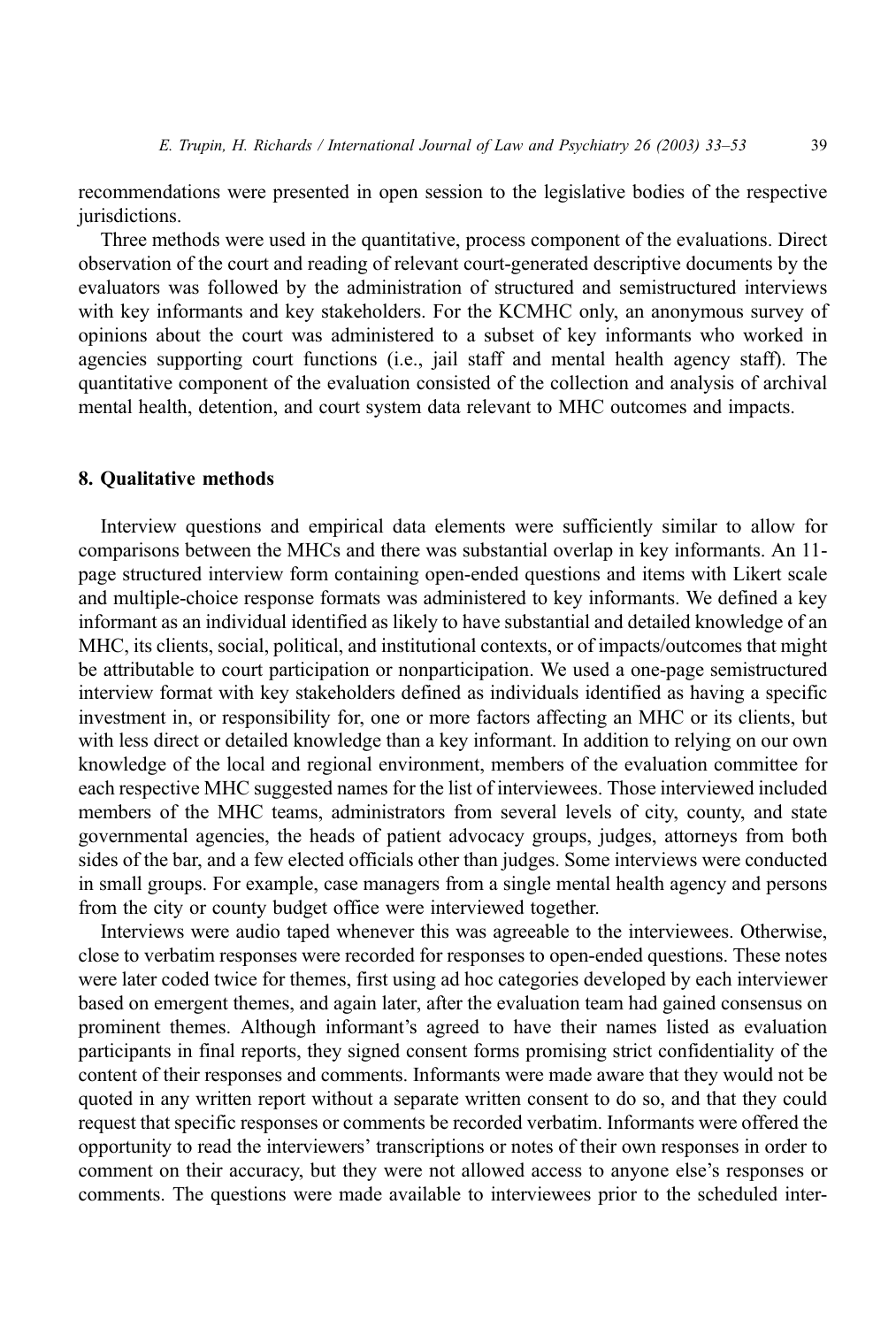views. A few informants chose to provide the researchers with audio taped or written responses to interview questions, which allowed for a more informal follow up interview. A few individuals were contacted after their initial interview for clarification of their responses or comments, but for the most part this was unnecessary due to the availability of audiotape, verbatim or close to verbatim notes, and multiple interviewers being present during the original interviews.

For the KCMHC, 22 key informants and 12 key stakeholders were interviewed, and 18 agency staff were administered an anonymous survey, making some overlap with the survey and interviews possible. For the SMMHC, 54 key informants and 22 key stakeholders were interviewed. Although most interviews were conducted with pairs of informants, four groups of five or more were also used. Understandably, due to the shared environments of the courts, some overlap of key informant and key stakeholder list occurred between the two MHC evaluations.

For the qualitative component of the evaluations, program effectiveness indicators were developed for the following domains: public safety, decriminalization, program gate-keeping, program integrity/continuity, organizational structure, case processing, system linkage, clinical focus, treatment, civil liberty/rights focus, and information management.

#### 9. Quantitative methods

#### 9.1. Participant pools and data elements

Data was collected for new referrals to both courts during specific periods of observation. For the KCMHC, data was collected on the 246 individuals referred during a 13-month from the official start of the court on February 18, 1999 through March 16, 2000. For the SMMHC, we collected data on the 158 individuals referred during a 5-month interval between February 1, 2000 and June 30, 2000. The start of this interval was the date at which the full SMMHC team contingency with two probation officers was in place. For both MHCs, the end dates for determining the participant pool was set to allow for a minimum of 9 months of observation post MHC referral. We collected data related to demographics, diagnosis, charge type, and decision to participate in the MHC for all participants referred during these intervals. More complete mental health, charge characteristics, and jail related data were collected for a subset of participants for each court. Some participants were referred to these courts on more than one occasion, for different charges. During the observed periods, approximately 19 unduplicated individuals were referred to the KCMHC each month, whereas the SMMHC received almost 32 unduplicated referrals, reflecting the fact that the SMMHC, which serves densely populated, urban Seattle, was a higher volume court than the KCMHC.

The courts provided data related to defendant demographics, the date and outcome of the defendant's decision regarding MHC participation, and criminal case information for cases under the jurisdiction of the MHC. Mental health data was captured from King County's automated system. Mental health data elements included primary diagnosis, personality disorder diagnosis, substance abuse history and readiness to engage in substance abuse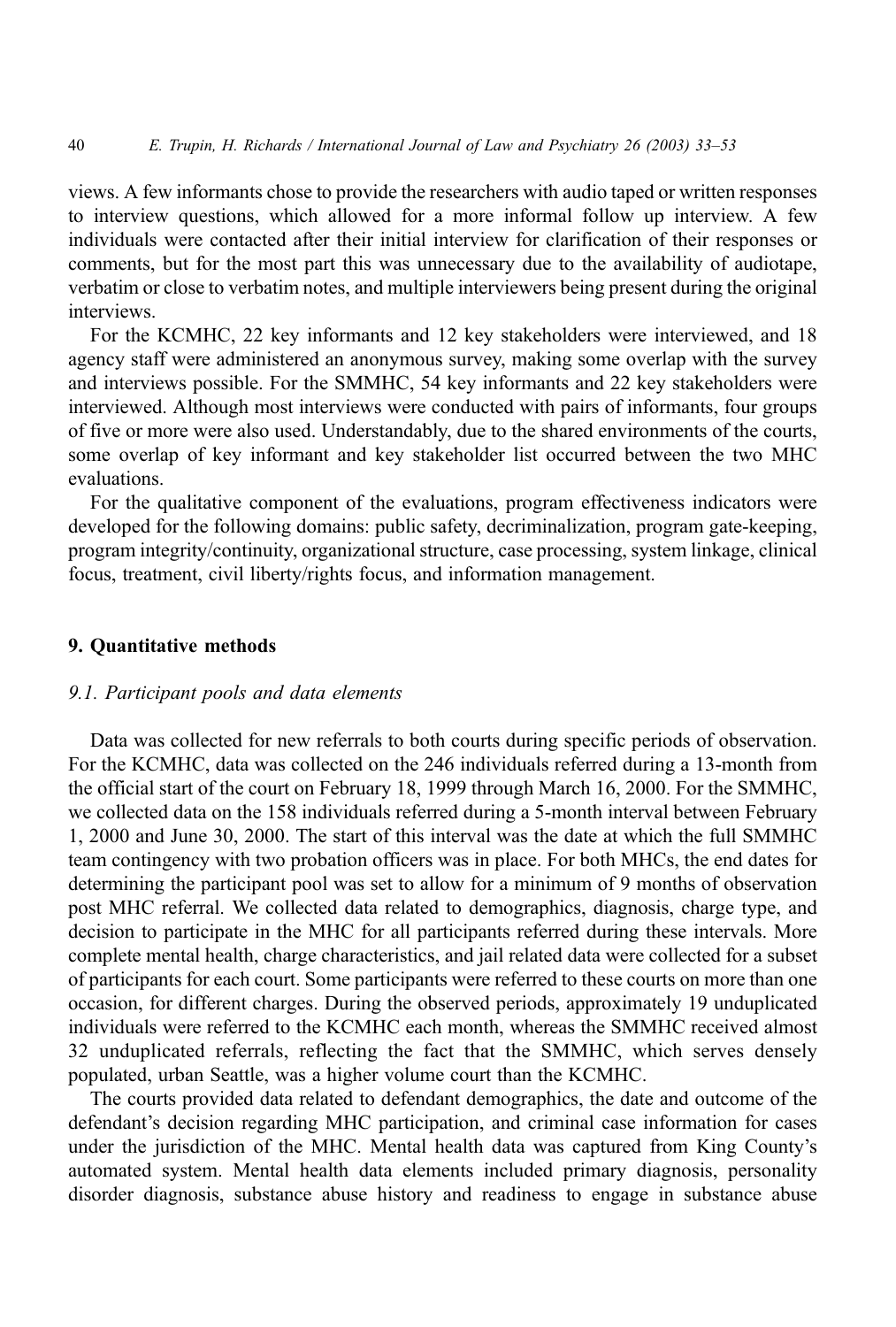treatment, mental health system enrollment status and history, and number and duration of treatment episodes. Detention and charge data were collected from automated systems maintained by the courts and the detention facility. Jail system data included bookings, length of detention per booking, and time spent outside of jail in other, usually mental health facility, and confinement.

#### 9.2. Approach to data analysis

We used both a pre–post and group comparison approach to investigate the impact of MHC participation. For the pre–post comparisons, we compared charge, detention, and mental health data for participants prior to their MHC contact to their own data for the period observed after MHC contact. These analyses were performed after mean or aggregate scores were adjusted for months of observation in the pre and posts periods. Our primary interest was in participants who had volunteered to participate in the MHC process and were subsequently placed, or remained, in the community at risk for new charges, eligible for community-based treatment services, and under MHC supervision. These participants, referred to as opt-ins, were compared to various groups comprised of individuals referred to the same court. We also compared outcomes between the two courts for a few important variables.

For the SMMHC evaluation, most analyses were conducted on 65 opt-in participants and 82 opt-out referrals. For the KCMHC, most analyses were conducted on 31 opt-in participants and 46 opt-out referrals. The number of subjects in the analyses related to specific findings varied due to missing data. All participants were facing misdemeanor charges at the time of referral and had a confirmed diagnosis of mental illness. Although examination of participant characteristics revealed that the opt-in and opt-out participants for both MHCs had similar demographic and primary diagnostic characteristics, opt-outs tended to have less severe index charges and, therefore, may have been facing less severe sanctions if convicted after a trial. Our interviewees had also alerted us to the possibility that referrals that eventually became optouts often had more severe substance abuse and dependency problems, and less severe mental health problems than referrals that eventually became opt-in participants. We adopted a quasiexperimental approach in comparing and contrasting relevant groups of similar individuals, who nonetheless had some known relevant dissimilarities such as severity of the index offense.

#### 10. Results

#### 10.1. Participant characteristics

Approximately 75% of those referred were male and the decision to volunteer for the court was not related to gender. The average age of participants was  $38.57$  (11.05) for the SMMHC and 37.6 (10.95) for the KCMHC. Approximately 60% of participants from both courts selfidentified as White, the SMMHC had almost double the proportion of African American and Asian participants (33.8% and 6.2%, respectively) as did the KCMHC (15.4% and 2.4%, respectively). The reverse was the case for the relative proportion of Native Americans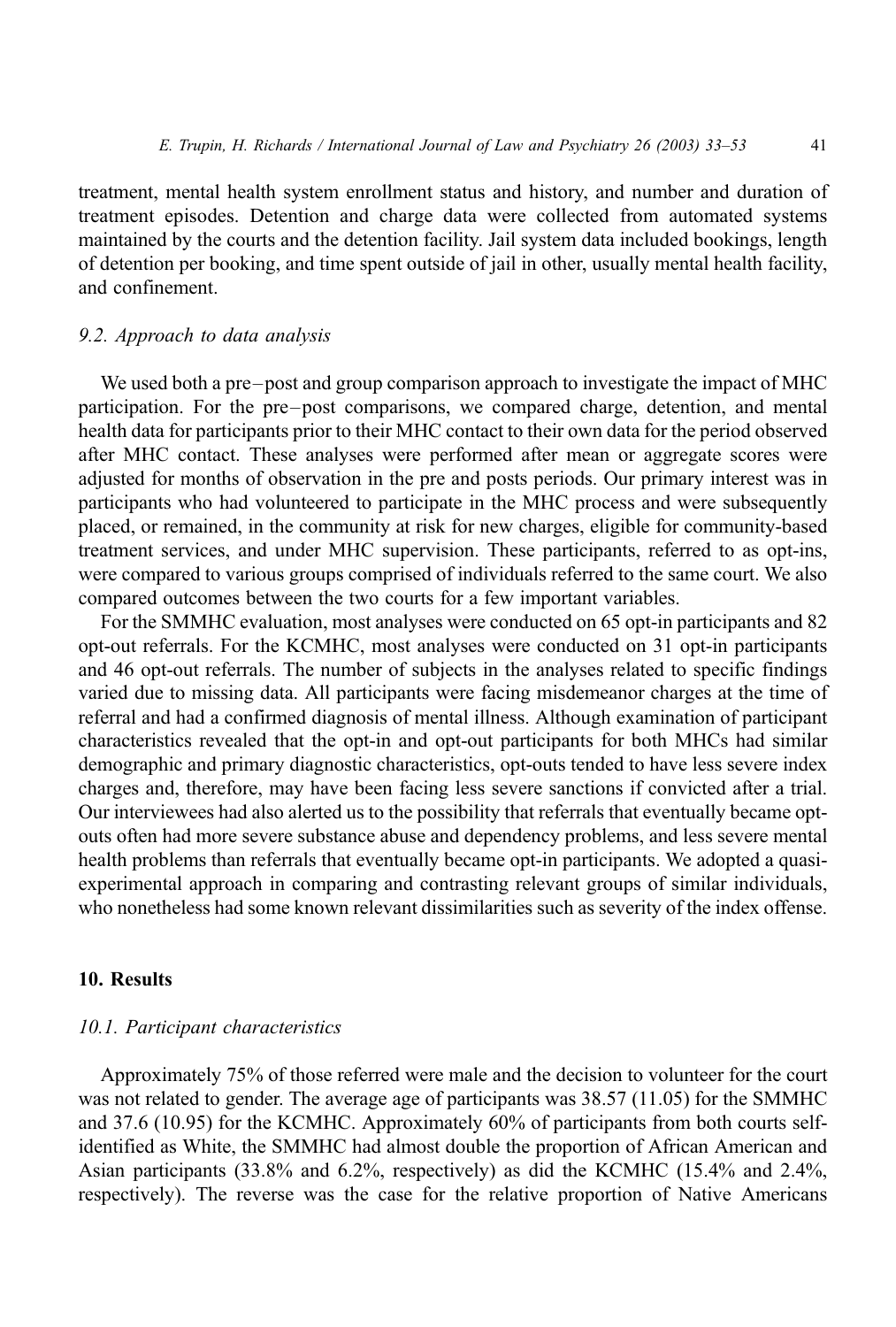# <span id="page-9-0"></span>Table 1

|                                                                          | Seattle<br>Municipal<br>MHC | King County<br>MHC      | Comments                                                                                                                             |  |
|--------------------------------------------------------------------------|-----------------------------|-------------------------|--------------------------------------------------------------------------------------------------------------------------------------|--|
| Public safety                                                            |                             |                         |                                                                                                                                      |  |
| Protection of<br>public safety                                           | High                        | High                    | Minority view: overstated concern<br>for MIMD offending in both MHCs                                                                 |  |
| Rapid response to<br>violations/deterioration<br>clinical status         | High                        | Moderate<br>to high     |                                                                                                                                      |  |
| Priority exercise of<br><b>MHC Bench Warrants</b><br>upon request        | High                        | Moderate                | SMMHC "MHC Warrant"<br>expedited by police                                                                                           |  |
| Decriminalization                                                        |                             |                         |                                                                                                                                      |  |
| Diversion prior<br>to arraignment                                        | Low                         | Low                     | Most participants enter<br>guilty plea in both MHCs                                                                                  |  |
| Possibility of avoiding<br>criminal record                               | Moderate                    | Low to<br>moderate      |                                                                                                                                      |  |
| Reduced jail days                                                        | Low to moderate             | Low to<br>moderate      | Assessment and search for<br>best community placement may<br>increase jail time in some cases                                        |  |
| Reduced bookings                                                         | Moderate                    | Moderate                | Perception that revolving door<br>was slowing down for MIMDs                                                                         |  |
| Sanctions/revocation<br>decisions informed<br>by clinical status         | Moderate to high            | Moderate<br>to high     | Motivation and reasons for<br>failures to comply were<br>carefully assessed                                                          |  |
| Program gate keeping                                                     |                             |                         |                                                                                                                                      |  |
| Reaching target<br>population                                            | High                        | High                    |                                                                                                                                      |  |
| Clear and well-<br>discriminated edibility<br>criteria for participation | Moderate to high            | Moderate<br>to high     | Concern about overlap with<br>primary drug using population<br>and appropriateness of organically<br>impaired defendants             |  |
| Early identification by police                                           | Moderate                    | Low to moderate         | Geographically difficult for<br>KCMHC, which services<br>different localities                                                        |  |
| Identification at arraignment                                            | High                        | Moderate                | SMMHC doubles as<br>arraignment court                                                                                                |  |
| Adequate identification/<br>referral in jail and other courts            | Moderate                    | Moderate                | Some judges not referring<br>appropriate cases to Seattle<br>MHC. Loss of a jail psychiatric<br>liaison worker impacted<br>both MHCs |  |
| Program integrity/continuity                                             |                             |                         |                                                                                                                                      |  |
| Written orientation materials<br>Operation consistent<br>with philosophy | High<br>High                | Low to moderate<br>High | SMMHC very well documented                                                                                                           |  |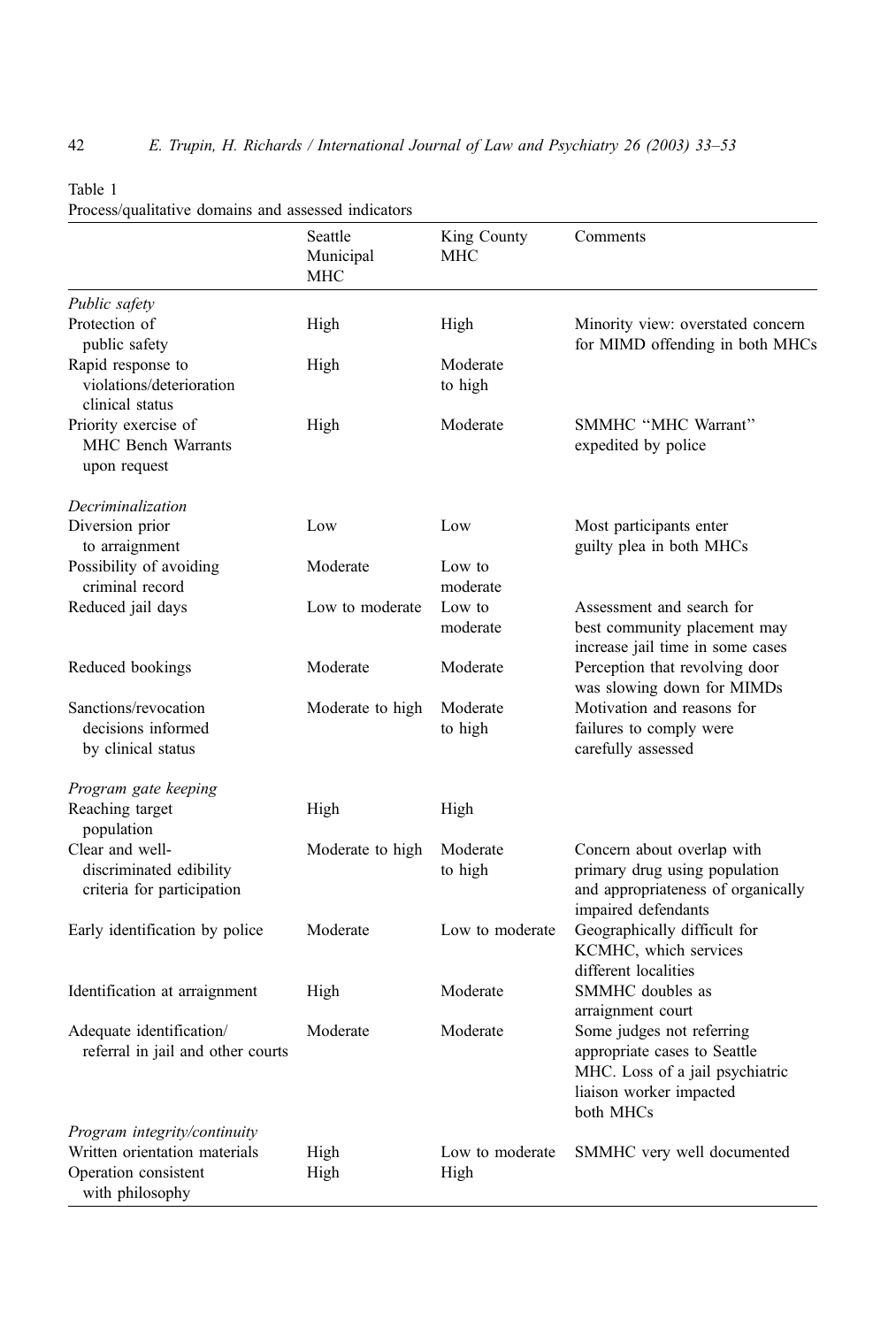Table 1 (continued)

|                                                                      | Seattle<br>Municipal<br><b>MHC</b> | King County<br>MHC           | Comments                                                                                                 |  |
|----------------------------------------------------------------------|------------------------------------|------------------------------|----------------------------------------------------------------------------------------------------------|--|
| Program integrity/continuity<br>Shared mission and<br>philosophy     | High                               | Moderate                     | Expectation of availability of<br>complete diversion by public<br>defender in KCMHC                      |  |
| Shared goals and problem-<br>solving focus                           | High                               | Moderate                     | Defense not consistently<br>invested in problem-solving<br>focus in KCMHC                                |  |
| Written role/job descriptions                                        | High                               | Low to moderate              | Defense social worker had<br>very limited involvement and<br>impact on in-court<br>process for both MHCs |  |
| Adversarial process does<br>not impede collaboration                 | High                               | Low to moderate              | Information sharing<br>cumbersome and often<br>limited in KCMHC                                          |  |
| Organizational structure                                             |                                    |                              |                                                                                                          |  |
| Formal legal status                                                  | Low                                | Moderate to high             |                                                                                                          |  |
| Formal status in court<br>administrative structure                   | Low to moderate                    | Moderate to high             |                                                                                                          |  |
| Formal identification in budget                                      | Low                                | Low                          |                                                                                                          |  |
| Dedicated staffing for key roles                                     | Low to moderate                    | Moderate to high             | Judge time and attention<br>shared with arraignment<br>process in SMMHC                                  |  |
| Case processing                                                      |                                    |                              |                                                                                                          |  |
| Expedited case processing<br>Defendant focused<br>case consolidation | High<br>Moderate                   | Moderate to high<br>Moderate | Very high priority in the SMMHC                                                                          |  |
| Specialized court hearings                                           | Moderate to high                   | Moderate to high             |                                                                                                          |  |
| System impact                                                        |                                    |                              |                                                                                                          |  |
| Increased linkages/<br>communication between<br>systems              | Moderate to high                   | Moderate to high             |                                                                                                          |  |
| Engagement of key<br>community stakeholders                          | Moderate                           | Moderate                     | Absence of advisory or community<br>boards for either MHCs                                               |  |
| Adds to resources<br>for MIMDs                                       | Low                                | Moderate                     | Additional funds attached<br>to MIMDs in KCMHC                                                           |  |
| Clinical focus                                                       |                                    |                              |                                                                                                          |  |
| Specialized clinical<br>probation monitoring                         | High                               | High                         | Clinical social workers<br>were probation supervisors<br>in both MHCs                                    |  |
| Access/use of standardized<br>assessment instruments                 | Low                                | None                         |                                                                                                          |  |

(continued on next page)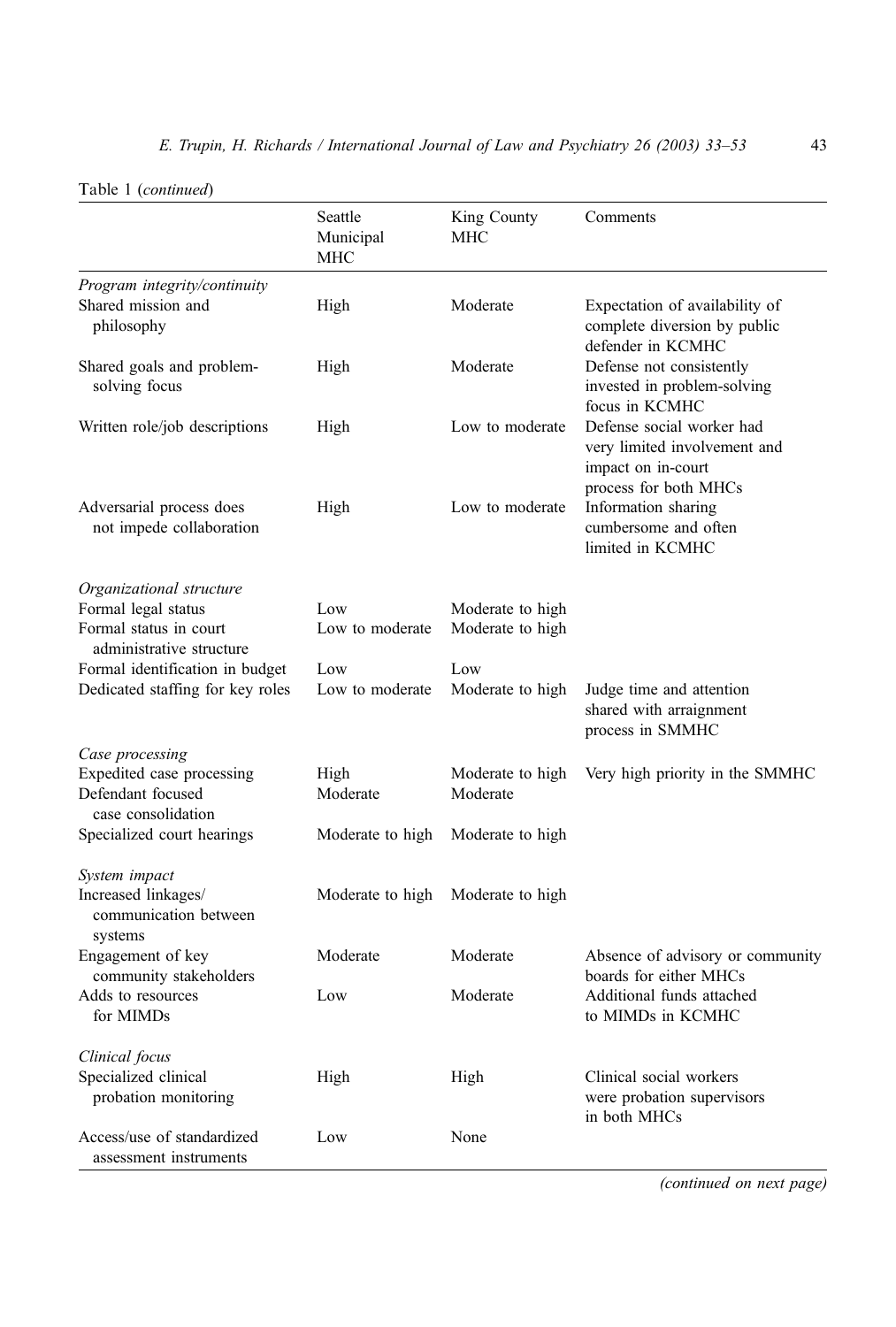# 44 E. Trupin, H. Richards / International Journal of Law and Psychiatry 26 (2003) 33–53

# Table 1 (continued)

|                                                                        | Seattle<br>Municipal<br><b>MHC</b> | King County<br>MHC | Comments                                                                                                                                          |
|------------------------------------------------------------------------|------------------------------------|--------------------|---------------------------------------------------------------------------------------------------------------------------------------------------|
| Clinical focus                                                         |                                    |                    |                                                                                                                                                   |
| Monitoring/intervention<br>regarding treatment<br>effectiveness        | Low to moderate                    | Low                | Appropriateness and effectiveness<br>of treatment not addressed by<br>either MHCs                                                                 |
| Monitors treatment<br>compliance                                       | Moderate                           | Moderate           | For both MHCs, routine<br>probation supervisor contact with<br>case managers was supplemented<br>by telephone reports prior<br>to review hearings |
| Allows sufficient time<br>for hearings                                 | High                               | High               |                                                                                                                                                   |
| Courtroom environment/<br>atmosphere appropriate<br>for MIMDs          | Low                                | Moderate           | SMMHC crowed, fast paced,<br>and in the jail environment                                                                                          |
| Requires/strongly encourages<br>clinician testimony/reports            | Low to moderate                    | Low to moderate    | Few written reports in KCMHC.<br>Both MHCs tried to conserve<br>use of clinician time for<br>appearances or written reports                       |
| Treatment referral/engagement                                          |                                    |                    |                                                                                                                                                   |
| Priority or dedicated<br>access to services                            | Low                                | Moderate to high   | KCMHC had priority for<br>services with some additional<br>compensation for providers                                                             |
| Increased engagement<br>beyond referral                                | Moderate to high                   | Moderate to high   |                                                                                                                                                   |
| Referral/linkage to<br>mental health services                          | High                               | High               |                                                                                                                                                   |
| Linkage/referral to substance<br>abuse treatment services              | Low to moderate                    | Low to moderate    | Limited access to intensive<br>outpatient substance abuse<br>treatment services for mentally<br>ill persons                                       |
| Linkage/referral to housing                                            | Low                                | Low                | Housing very limited,<br>especially for individuals with<br>drug, alcohol, or violence<br>problems in their history                               |
| Civil liberty/rights focus                                             |                                    |                    |                                                                                                                                                   |
| Appropriate concern for<br>defendant's right to<br>liberty and choices | Low to moderate                    | Moderate to high   | Some informants viewed<br>SMMHC as overly coercive<br>and as preempting some<br>defendant rights                                                  |
| No negative impact due<br>to identification and referral               | Moderate                           | Moderate           |                                                                                                                                                   |
| No negative impact for<br>requesting trial                             | Moderate                           | Moderate to high   | Minority view that SMMHC<br>opt-out offers from prosecution<br>constituted an increase in<br>typical sanctions                                    |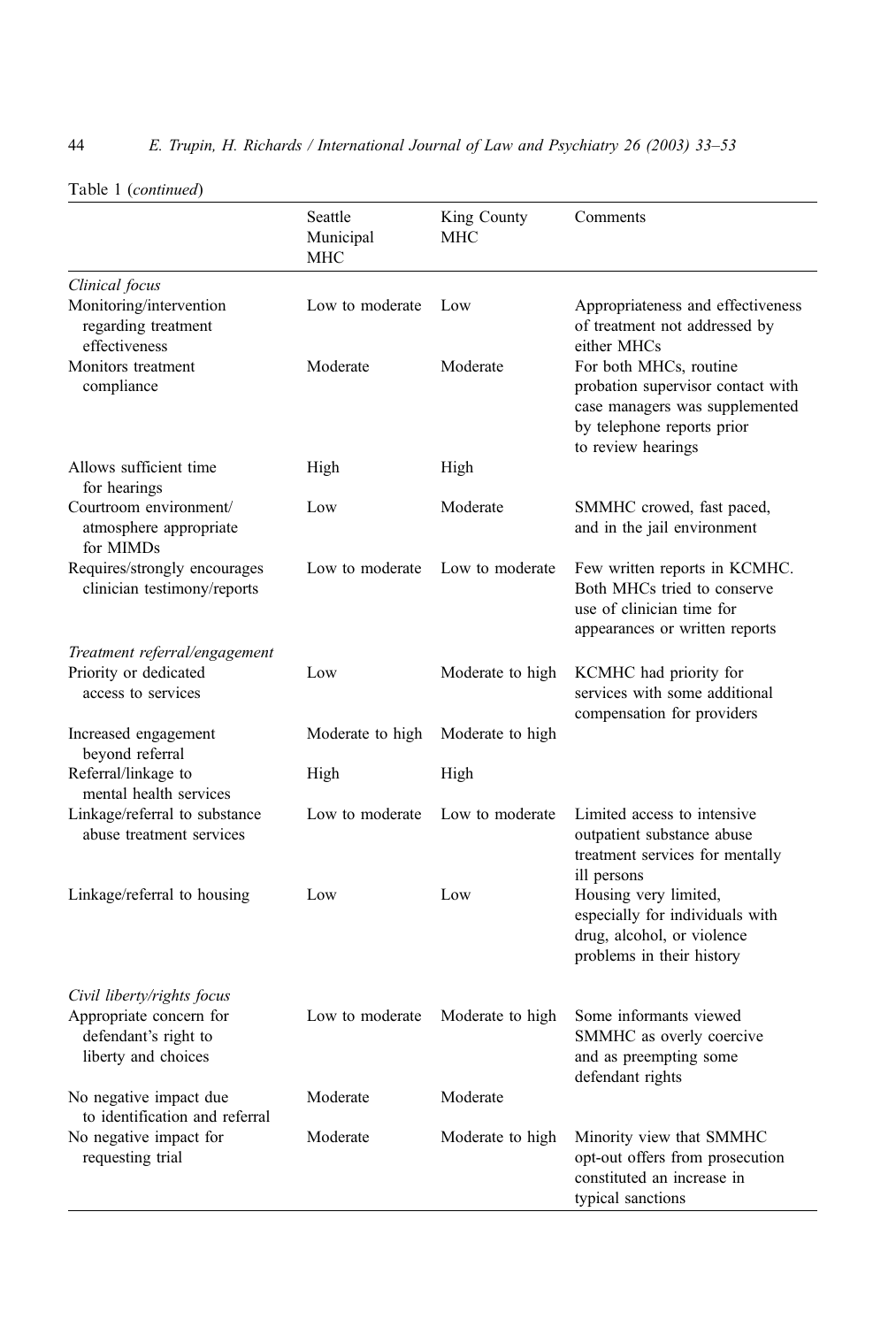Table 1 (continued)

|                                                         | Seattle<br>Municipal<br><b>MHC</b> | King County<br>MHC | Comments                                                                                                                                                                                     |
|---------------------------------------------------------|------------------------------------|--------------------|----------------------------------------------------------------------------------------------------------------------------------------------------------------------------------------------|
| Civil liberty/rights focus                              |                                    |                    |                                                                                                                                                                                              |
| No unresolved due<br>process concerns                   | Moderate                           | High               | Minority view that SMMHC<br>prehearing meeting without<br>the defendant present was<br>an important due process concern                                                                      |
| Confidentiality maintained<br>by defendant              | Moderate to high                   | High               | Minority view that court monitor<br>role had resulted in some breaches<br>of confidentiality in KCMHC.<br>Open discussion of closed<br>competency/commitment process<br>raised for the SMMHC |
| Early termination of<br>supervision possible            | Moderate                           | Moderate           |                                                                                                                                                                                              |
| Information management                                  |                                    |                    |                                                                                                                                                                                              |
| Adequate information<br>available at hearings           | Moderate to high                   | Low to moderate    |                                                                                                                                                                                              |
| Retrievable data: diagnostic<br>and clinical engagement | Moderate                           | Low to moderate    | Very little written documentation<br>in the KCMHC                                                                                                                                            |
| Retrievable data: demographic<br>and case history       | Moderate                           | Moderate           | Case file systems                                                                                                                                                                            |
| Retrievable outcomes:<br>revocations and sanctions      | Moderate to high                   | Moderate to high   | Automated online systems                                                                                                                                                                     |
| Retrievable data:<br>new bookings and charges           | High                               | High               | Automated online systems                                                                                                                                                                     |

Ratings are on a dimension of low to high appropriateness or accomplishment, five anchors: low, low to moderate, moderate, moderate to high, high, not applicable (NA).

between the courts, with the SMMHC (3.1%) proportion being under a third of that for the KCMHC (11.1%). The decision to participate in these courts did not vary significantly with ethnicity. Most participants were diagnosed as having psychotic or major mood disorders as the primary focus of mental health intervention, with the SMMHC having a significantly higher proportion of individuals diagnosed with a psychotic disorder when compared to the KCMHC (64.7% vs. 45.1%, respectively).

# 10.2. Qualitative indicators of MHC effectiveness

[Table 1](#page-9-0) contains results for each court on indicators for the 11 domains of effectiveness, which were qualitatively assessed. These domains are public safety, decriminalization, program gate keeping, program integrity/continuity, organizational structure, case processing, system impact, clinical focus, treatment referral/engagement, civil liberty/rights focus, and information management. The rating for each indicator reflects the general consensus of interviewees along the dimension of appropriateness/achievement with the following categor-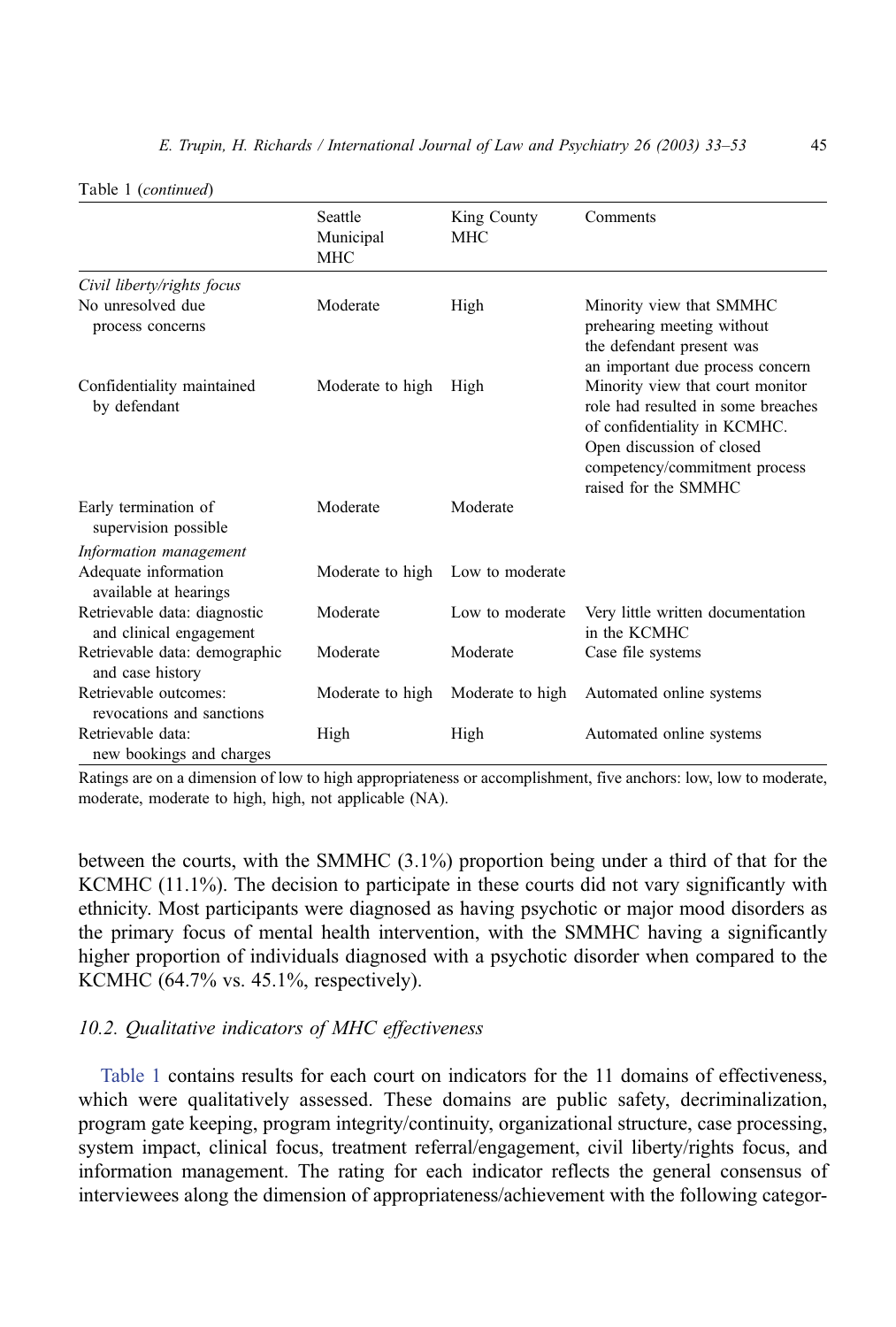<span id="page-13-0"></span>

| Table 2                                     |  |
|---------------------------------------------|--|
| Quantitative evidence for MHC effectiveness |  |

| Indicator S                |                                                        | MHC-specific findings                                                                                                                                                                                                                                                              |                                            |                                                                                   |                                            |
|----------------------------|--------------------------------------------------------|------------------------------------------------------------------------------------------------------------------------------------------------------------------------------------------------------------------------------------------------------------------------------------|--------------------------------------------|-----------------------------------------------------------------------------------|--------------------------------------------|
|                            | Seattle MHC evidence type                              |                                                                                                                                                                                                                                                                                    | King County MHC evidence type              |                                                                                   |                                            |
|                            | Opt-in $pre-post$                                      | Comparison groups                                                                                                                                                                                                                                                                  | Opt-in $pre-post$                          | Comparison groups                                                                 |                                            |
| Criminalization/recidivism |                                                        |                                                                                                                                                                                                                                                                                    |                                            |                                                                                   |                                            |
| Booking rate               | Decreased:<br>$P < .05$ ,<br>$d=0.587$ ,<br>$r = 282$  | Group of all referred<br>individuals. Deceased<br>bookings significantly<br>pre-post; $P < .001$ ,<br>$d=0.528, r=.255$<br>For Opt Out only,<br>those with any new<br>reincarceration after<br>MHC had reduced<br>bookings after MHC<br>contact; $P < .025$ ,<br>$d=0.517, r=.250$ | $P < .025$ ,<br>$d = 0.617$ ,<br>$r = 295$ | <b>NS</b>                                                                         | Decreased reincarceration<br>medium effect |
| Mean charge<br>severity    | <b>NS</b>                                              | <b>NS</b>                                                                                                                                                                                                                                                                          | <b>NS</b>                                  | Increased for<br>opt-out, but not<br>for opt-in; $P < .05$ ,<br>$d=0.501, r=.243$ | Prevention medium<br>effect <sup>a</sup>   |
| Jail LOS per<br>booking    | Increased:<br>$P < .025$ ,<br>$d=0.351$ ,<br>$r = 173$ | Increase for sample<br>as a whole; $P < 0.01$ ,<br>$d=0.200, r=.010$                                                                                                                                                                                                               | <b>NS</b>                                  | Increased for sample<br>as a whole; $P < .05$ ,<br>$d=0.562, r=.270$              | Increased sanction<br>medium effect        |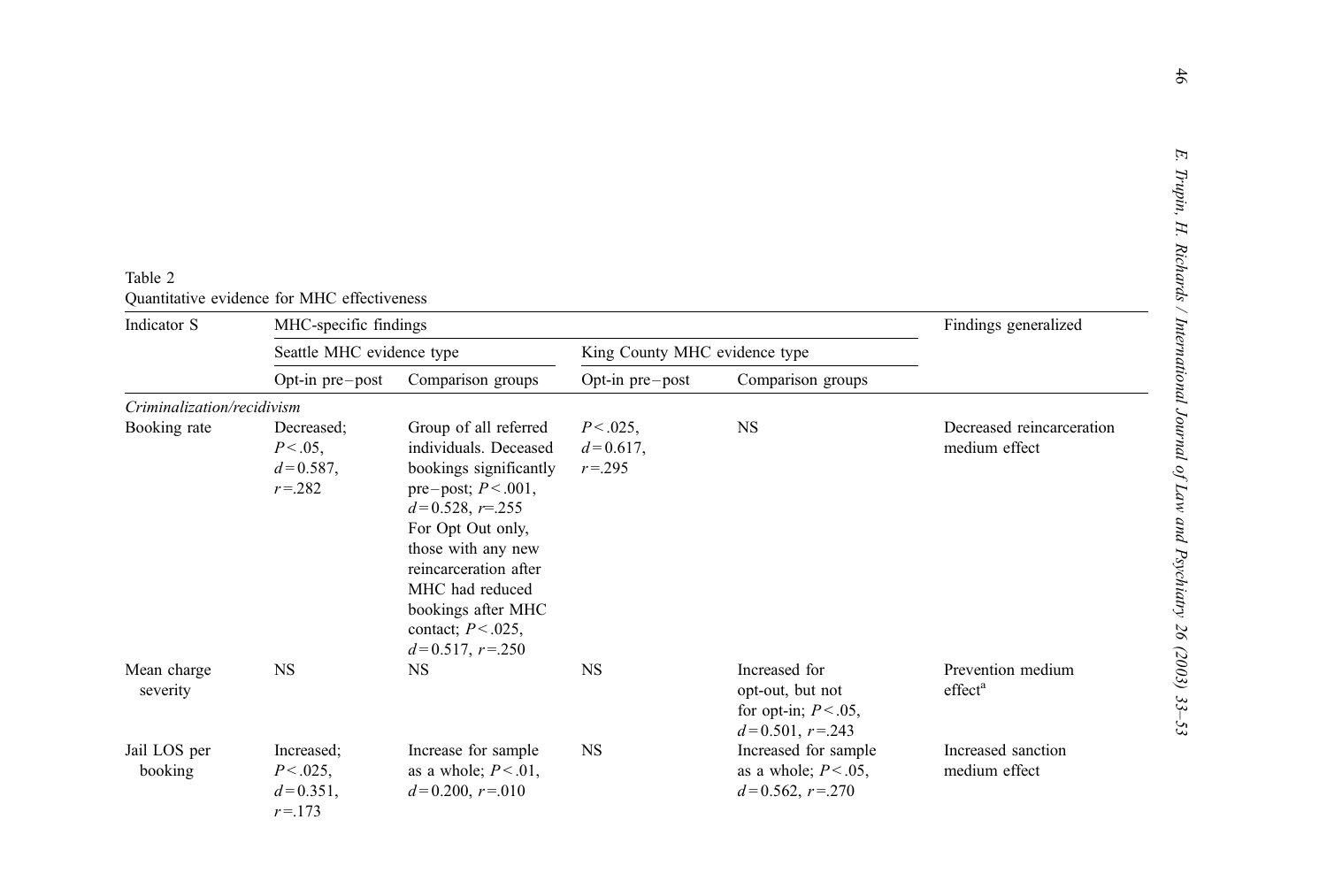| Annualized<br>jail LOS                                        | Decreased:<br>$P < .01$ ,<br>$d=0.779$ ,<br>$r = 363$ | Opt-out decreased<br>significantly; $P < .05$ ,<br>$d=0.442, r=.216$      | NS.                                            | Opt Outs only increased<br>jail days; $P < .03$ ,<br>$d = -0.766$ , $r = -0.356$ | Decreased jail days<br>for participants<br>medium to large effect |
|---------------------------------------------------------------|-------------------------------------------------------|---------------------------------------------------------------------------|------------------------------------------------|----------------------------------------------------------------------------------|-------------------------------------------------------------------|
| Annualized jail<br>$LOS pre-post$<br>following new<br>booking | <b>NS</b>                                             | Increased for opt-out<br>only; $P < 0.01$ ,<br>$d = -0.606$ , $r = 0.290$ | Trend toward<br>increase; $P=.069$             | Increased for sample<br>as a whole; $P < .001$ ,<br>$d=0.840, r=.387$            | Increased sanction after<br>reincarceration<br>large effect       |
| Treatment referral,<br>engagement, impact                     |                                                       |                                                                           |                                                |                                                                                  |                                                                   |
| Treatment<br>referral                                         | 95.4%<br>linkage                                      | <b>NA</b>                                                                 | 84% enrollment                                 | Opt-in higher than opt-out,<br>84\% vs. 54\%, $P < 01$                           | Increased linkage<br>large effect                                 |
| Monthly treatment<br>hours                                    | NS.                                                   | Trend toward<br>increase in opt-outs;<br>$P=0.057$ , two-tailed           | Increased; $P < .001$ ,<br>$d=0.349, r=.172$   | NS.                                                                              | Increased treatment hours<br>medium effect                        |
| Global assessment<br>of functioning<br>ratings                | NA                                                    | NA.                                                                       | Increased: $P < .05$ ,<br>$d=0.257$ , $r=.128$ | Decreased in opt-out<br>group; $P < .001$ ,<br>$d=-0.612, r=-0.293$              | Improved functioning<br>small effect                              |
|                                                               |                                                       |                                                                           |                                                |                                                                                  | Prevention of deterioration<br>medium effect <sup>a</sup>         |

NS = not significant; NA = not assessed.<br><sup>a</sup> More tentative conclusion based primarily on considering differences between findings for Opt-Out and Opt-In participants.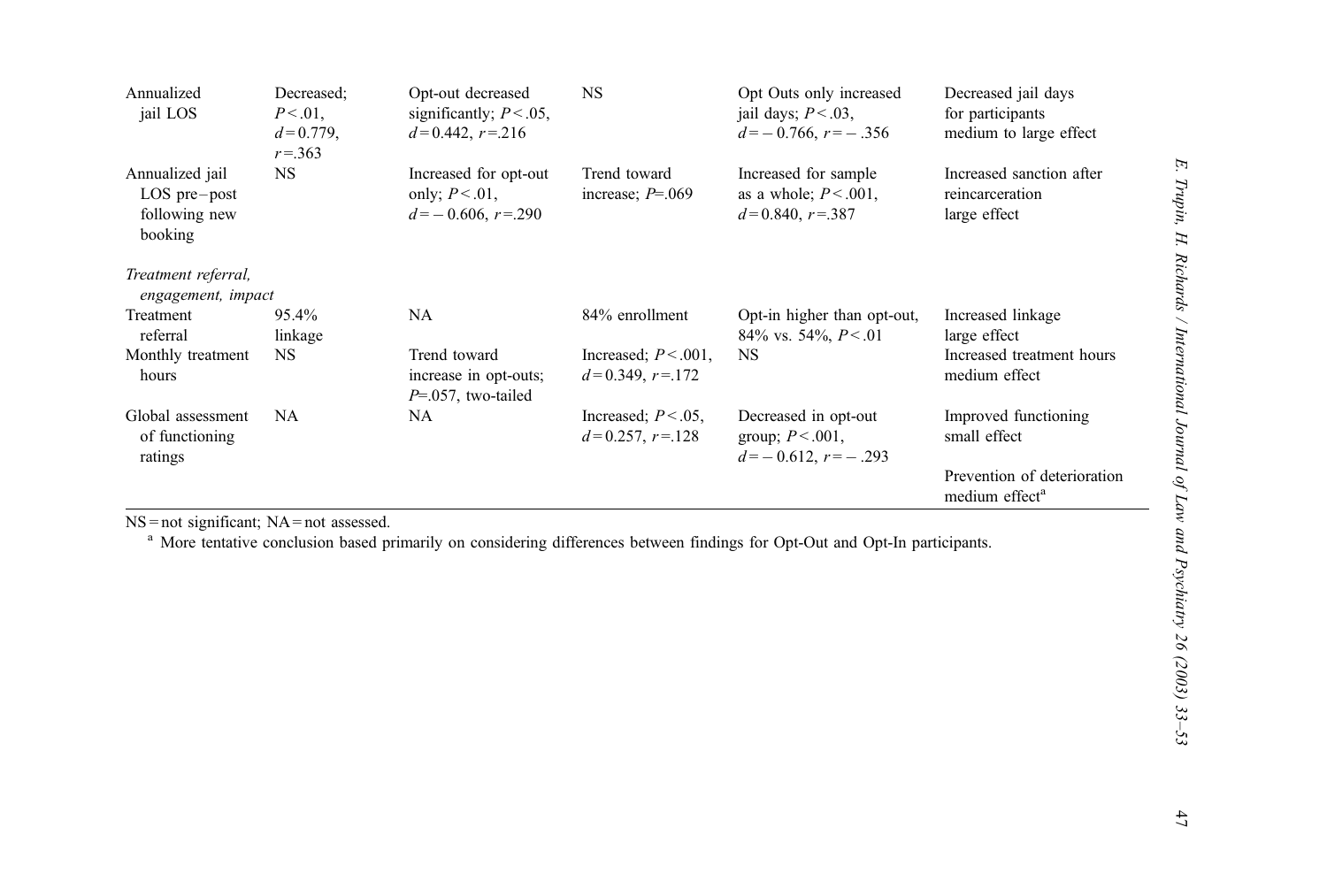ies: none to low, low to moderate, moderate, moderate to high, high, and not assessed. Although a similar scale was used for some indicators in the original evaluations, the ratings in this table are derived from the evaluator's synthesis of all available qualitative information, and therefore are both somewhat subjective and do not have the strength of a complete listing of known exceptions and minority viewpoints. The comments column for each MHC is used to provide some of this level of detail and divergent, rather than convergent, information.

#### 10.3. Quantitative indicators of MHC effectiveness

Indicators for each quantitative domain were evaluated for each court separately by means of one or both of two methods. The first method used to assess the indicators was that of pre– post analyses comparing data on each opt-in participant prior to referral to their own data after MHC referral. The second method utilized data for one or more comparison groups of referred individuals who did not chose to participate in a MHC, the opt-out participants. A pre–post design was followed in this method as well, and these analyses also incorporated opt-out data.

In the original evaluation reports, results were reported as either differences between means or correlations with associated statistics and probability levels. For purposes of this article, results from original analyses were converted to one of two effect size measures, Cohen's d (Cohen, 1988) and the effect size r. Cohen's  $d$  and can range from 0 to 2. Although the meaningfulness of an effect size depends on comparing it to those found in similar studies in the same field, Cohen generally described effect sizes of  $d = 0.2$  as small,  $d = 0.5$  as medium, and  $d=0.8$  as large. The effect size r is closely related to the more familiar Pearson correlation coefficient and measures the relationship between an indicator (dependent variable) and group membership (i.e., treated or untreated). The square of  $r$  is the percent of variance accounted for in indicator scores by group membership status. An r-value of .6 means that group membership accounts for .36, or 36% of the variance in respective indicator scores, whereas an *r*-value of 1 means that group membership accounts for 100% of the variance in indicator scores. Given the quasi-experimental nature of our approach, the reader is reminded that the term "effect" used here in describing effect sizes refers to the magnitude of pre–post differences or differences between groups, rather than a firm inference that participation or nonparticipation in a MHC was the only defensible explanation of the observed differences.

[Table 2](#page-13-0) summarizes quantitative evidence relevant to evaluating the effectiveness of these MHCs. Each MHC is summarized separately, as are the evidence from one or both of two methods used to assess effectiveness indicators. Significance levels from the original analyses (t-test, paired t-test, nonparametric test, correlation, etc.) are provided in the table but not the full statistical test. Where available, but only when the original statistical test was significant at or below  $P < 0.05$ , Cohen's d and the effect size r are reported for each indicator. The final column of this table summarizes the type and direction of impact and range of effect sizes for each indicator. We chose not to combine the effect sizes, as in a meta-analysis, since we considered a single composite measure based on only two studies as less informative than providing the effect sizes from both studies.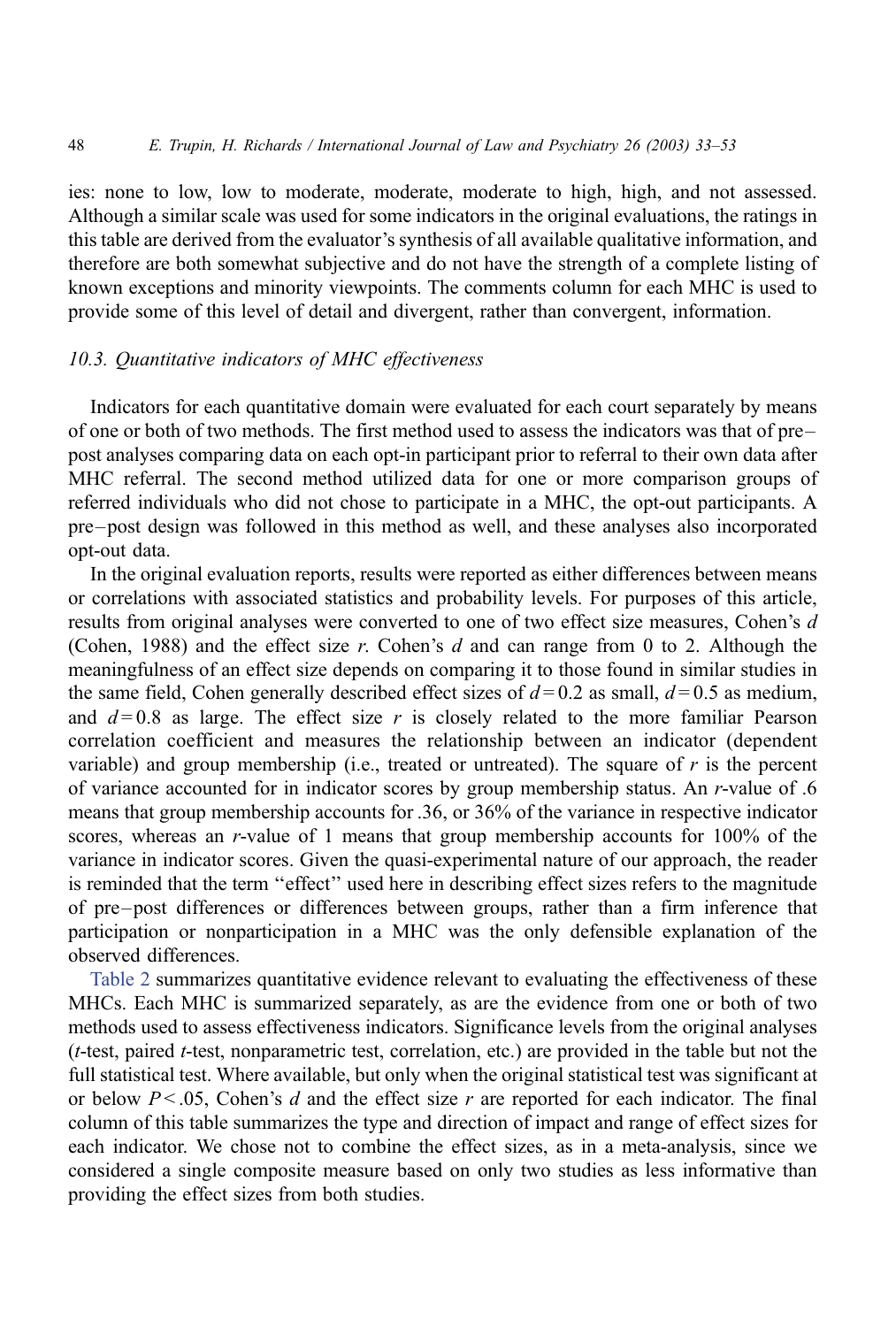# 11. Qualitative discussion

The effectiveness ratings we derived from key informant and key stakeholder responses tended to be highest for indicators that were within the direct control of the MHCs such as the indicators the public safety domain, and lowest for indicators that were primarily contingent on external resources, such as linkage/referral to housing and linkage/referral to substance abuse treatment services. Similarly, ratings of indicators in the program gatekeeping domain, which are generally in the control of the MHC, tended to be moderate to high.

Although we attempted to be as objective and inclusive as possible in identifying indicators of effectiveness that might be applicable to MHCs, this task is inextricably connected to the prescriptive aspect of evaluation, that is, the process of deciding what MHCs should be and do. We found both low to moderate ratings and lower informant consensus on those indicators that were related to contested characteristics of an effective MHC. For example, the MHCs received low ratings on the reduced jail days indicator in the decriminalization domain. Some informants viewed the diversion prior to arraignment indicator as undesirable, as an indicator of effectiveness, arguing that many MIMDs who may be characteristically lacking in insight into their illness, or for some other reason are unmotivated or unable to consistently engage in treatment on their own, may be capable of responding to the structure of an MHC, which includes formal criminal charges and the possibility of sanctions.

Informants also disagreed about the value of reduced jail days as an indicator or performance for several reasons. The expectation of immediately reducing detention costs by reducing jail days served by MIMDs (who were to be managed in more appropriate, treatment-oriented facilities or community-based treatments) had been a major rationale offered for establishing and maintaining these MHCs, which required transferring some resources from the criminal justice system to the mental health system, and dedicating court resources, thus reducing case processing productivity. Nonetheless, our informants often counterbalanced the value of reducing jail days with other values, such as for need to be sure that the MIMD was stable and had a well-formulated placement plan, complete with appropriate housing and treatment that was likely to be effective at maintaining the stability achieved during incarceration and enabling the MIMD to remain in the community at longer intervals without psychiatric or legal setbacks. Many informants argued that either a breakeven in jail days or even a slight increase might result from effective MHC case management. The goal of breaking the revolving door cycle was also cited, with the accompanying expectation that initially the number of episodes of incarceration and their duration might increase, due to increased surveillance by probation counselors, but that over longer intervals of observation than those used in the studies reported here, reductions in number of incidents, incident severity, jail days per booking, and total annual jail days would be demonstrable.

We found that although many informants felt that some indicators might have value, they were skeptical concerning their feasibility, given the limited timeframes and staff resources that MHC work within. Indicators such as access/use of standardized assessment instruments, requires/strongly encourages clinician testimony/reports were sometimes viewed as unattain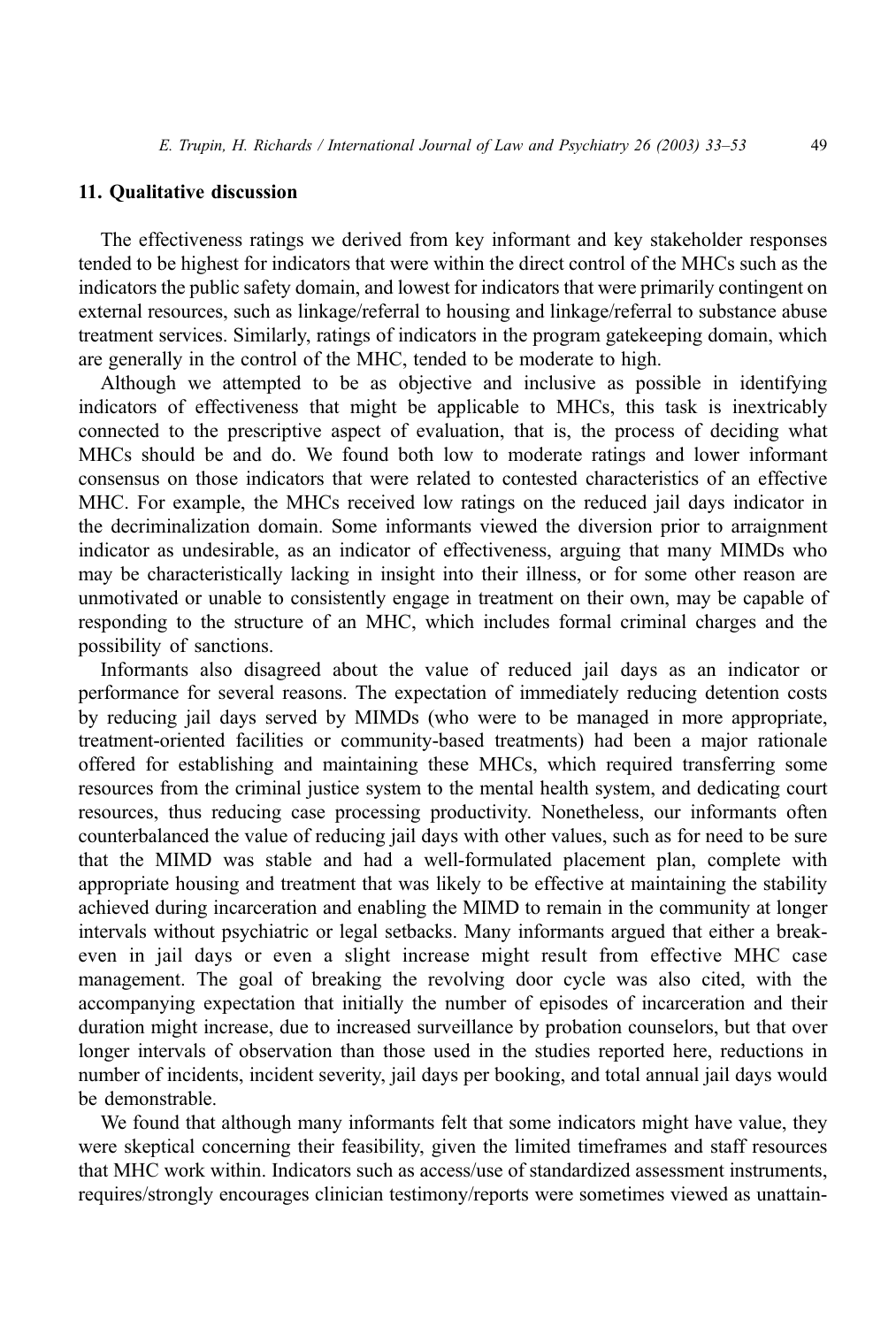able due to the need for rapid turnaround of assessments and the perception that time spent preparing for and appearing at hearings would detract from the ability of clinicians to provide needed services to MHC participants. Some informants were not optimistic about the ability of MHCs to impact systems and resources as reflected in indicators such as monitoring/ intervention regarding treatment effectiveness and adds resources for MIMDs, although they saw indicators as reflecting these as acceptable goals. Other informants saw these areas as outside the appropriate purview of the courts, being rather the responsibility of the various administrations overseeing mental health services.

# 12. Quantitative discussion

Statistically significant evidence from both courts suggested impacts on relevant criminal justice and mental health indicators of effectiveness. In most cases, the measured effects were in the direction that would be expected for programs intended to reduce crime and criminal justice sanctions while increasing treatment for the mentally ill. Although we have no other comparable studies to compare our effect sizes, applying the general interpretation guidelines suggested by Cohen (1988) would lead us to consider most of the measured effect sizes as medium or medium to large in magnitude. Since most of the effect sizes were based on comparisons between two groups of unequal sizes, it is likely that they reflect attenuated estimates, that is they probably underestimate the true effect sizes [\(Kermery, Dunlap, & Griffeth, 1988\).](#page-20-0) The effect sizes in the range of those reported for many MHC effectiveness indicators for these two MHCs are likely to have practical consequences for individual defendants, rather than reflecting group-level subtleties. For example, evidence for increased treatment referral and engagement was unequivocal. Some of the evidence was suggestive of an important prevention role, or at least negative predictive function, for participation in MHCs, in that individuals who chose not to participate fared worse after MHC referral, not only compared to those who did participate, but when compared to their own pre-referral history. In some cases, the indicators showing this pattern were not within the primary control of the court system, such as new charge severity (controlled mainly by the arresting officer), and clinician rated level of psychosocial functioning (i.e., global assessment of functioning (GAF) scores). However, some of the findings on criminal justice indicators—such as significant increases in jail days for post-referral bookings and increased total jail days served for opt-out defendants—could be interpreted as resulting from additional sanctions and recriminalization after referral to a MHC.

# 13. Recommendations

Both MHCs requested that the evaluators formulate recommendations for improvement based on the evaluation results. In each case, recommendations were made to the MHC, to its larger court structure, and to its governing body (city or county). Because many of the services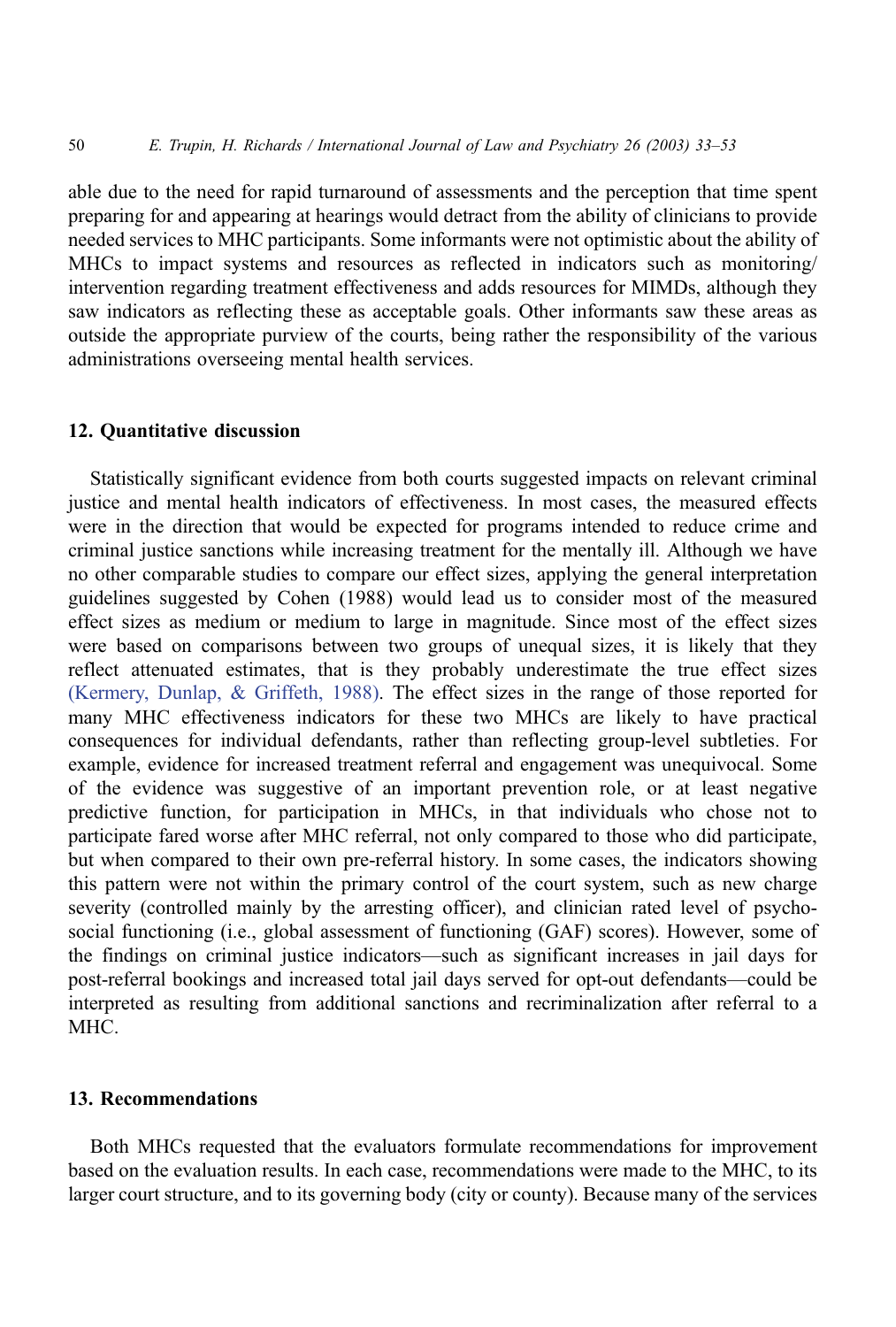on which these courts depend are managed at the state level, some recommendations also involved state agencies. Our research protocol allowed us to capture the many useful suggestions and observations of those we had interviewed and surveyed. Among the recommendations with potential applicability to other MHCs was our recommendation to the Seattle Municipal Court that some formal organizational identity be established for the SMMHC by explicitly adopting its model, and incorporating the SMMHC into assignment lists, budgets, and other routine aspects of court management. Other recommendations were aimed at either increasing or preserving the degree to which the MHC staff and courtroom were dedicated solely to the adjudication of MIMDs without competing responsibilities. Among recommendations of this type were to narrow mental health and public defender agencies to those who demonstrated a willingness and ability to work with MIMDs and within the MHC model. We also recommended that linkages between the jail psychiatric staff and jail health staff and the courts be strengthened and that the mission of jail psychiatric and health services be expanded to include participating in transition planning and treatment linkages for defendants under their care.

Because defendants present with a broad continuum of problems at various stages of progression or amelioration, we recommended the use of standardized clinical assessment instruments, such as the Brief Psychiatric Rating Scale [\(Lachar et al., 2001\)](#page-20-0) in addition to diagnosis, for use by MHC clinicians, probation counselors and associated mental health provider programs. In addition to promoting more detailed understanding and awareness psychiatric status, standardization of assessment would assist in more objectively establishing the degree of current psychiatric impairment, assessing progress in treatment and changes in risk for reoffending related to psychiatric symptoms, and thereby, indirectly, evaluating the appropriateness of treatment received by MIMDs. Objective assessment would also assist in clarifying whether a defendant with a history of diagnosed mental disorder and substance use problems was more appropriate for participation in an MHC or in a drug court.

Although these MHCs were actively and successfully involved in linking clients to treatment and supporting the continuation of treatment engagement, especially medication compliance, little scrutiny was being made of the effectiveness of the treatments that clients were required to participate in. A series of brief trainings was recommended designed to familiarize court teams with on evidence-based medication and psychosocial interventions for mental illness and substance abuse and ways of working with treatment providers that might improve the effectiveness of the treatment offered through concentration attention on defendant progress.

Several recommendations addressed limitations in the MHCs as currently configured. For example, several informants felt that the MHC process should not be limited to misdemeanors and that these courts should also adjudicate lower level felonys. The tendency for MHCs to be under-resourced relative to drug courts observed by [Steadman](#page-20-0) et al. (2001) applied to these courts, which intermittently faced threats of reductions in staff members, dedicated staff time, and perhaps abolishment, due to budget cuts resulting from shrinking city and county tax revenues. It was recommended that a state and local task force on mentally ill offenders, similar to the one that had resulted in the founding of these courts, be convened to engage the organizations and agencies that have broad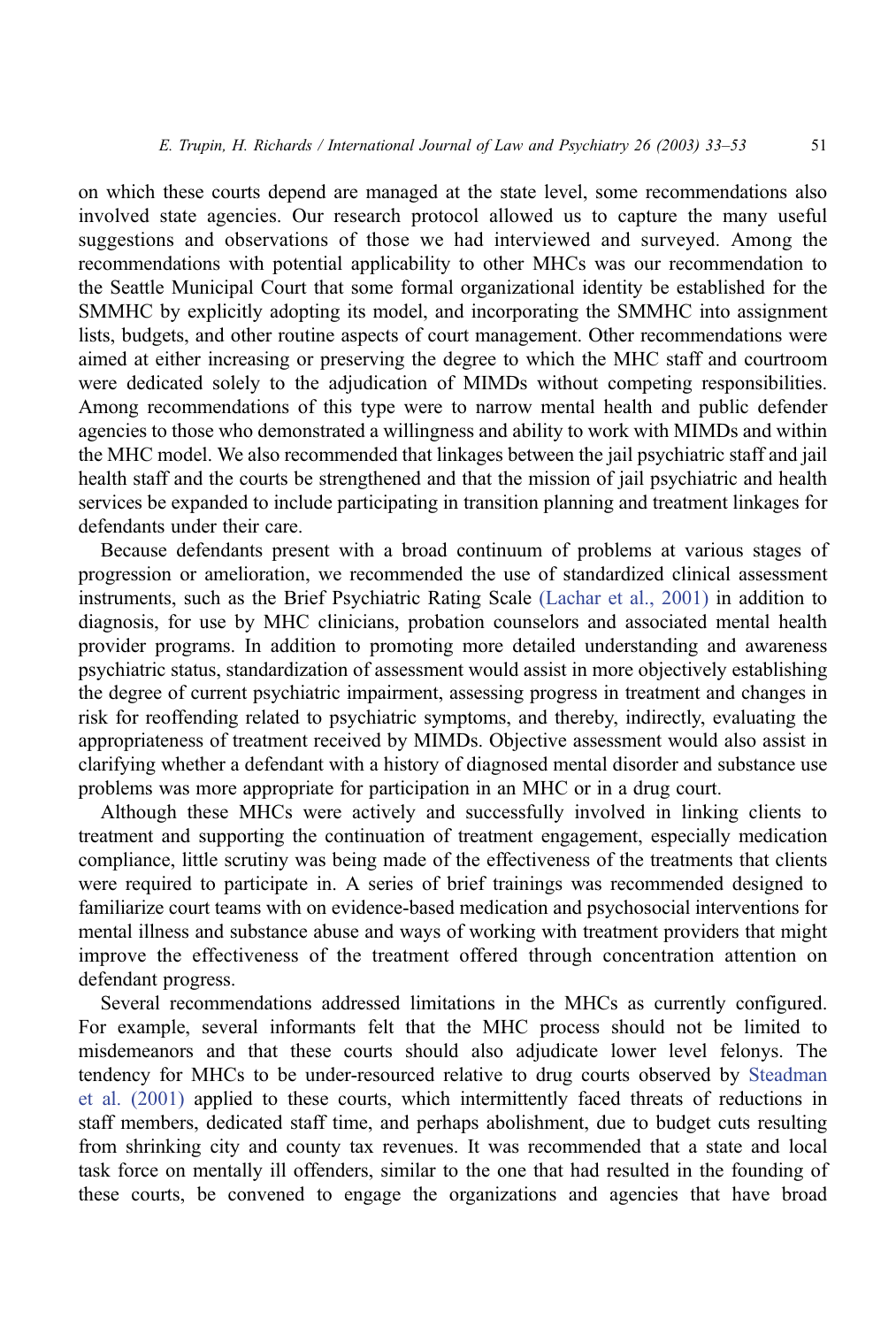<span id="page-19-0"></span>responsibility to shape and implement criminal justice policy in addressing the needs of MHCs.

#### 14. Conclusions

The evaluations described in this report were limited in scope and purpose. As in the case of MHCs, relatively little in the way of resources were allocated to support the evaluation process. Each evaluation was designed and completed in less than 6 months, after the courts themselves had been in existence for only a short time. These restrictions precluded obtaining institutional review board approval to interview patients. Other data sources that were potentially available, such as records of hospitalization and substance abuse treatment, were not utilized. The quasi-experimental quantitative analyses were performed on relatively small samples. These limitations should tend to predispose the studies toward Type II errors, that is, to failing to find any existing differences related to MHC involvement. Nonetheless significant differences were found with substantial effect sizes. Although causality cannot be clearly attributed from studies of this type, we find it more reasonable than not to conclude that both MHCs described here made significant impacts on both the participants and nonparticipants referred to them. Both interviewees and quantitative data indicators point to a criminal justice system in that has been positively impacted by a new ecological presence, the MHC.

# Acknowledgements

This study could not have been completed without the openness and support of Judge Jim Cayce, formally of the King County District Court, and Judge Anne Levinson, formally of the Seattle Municipal Court.

Two co-investigators, David M. Wertheimer, of Kelly Point Partners, Seattle and Barbara Lucenko, Ph.D., of the Washington State Administrative Offices of the Court, Olympia made invaluable contributions to the Seattle Municipal MHC evaluation and the King County District MHC evaluations, respectively.

#### References

- Brickman, L. (2002). The death of treatment as usual: an excellent first step on a long road. Clinical Psychology: Science and Practice, 9(2), 195-199.
- Casey, P., & Rottman, D. B. (2000). Therapeutic jurisprudence in the courts. Behavioral Sciences and the Law, 18, 445 – 457.
- Goldkamp, J. S., & Irons-Guynn, C. (2000). Emerging judicial strategies for the mentally ill in the criminal caseload: mental health courts in Fort Lauderdale, Seattle, San Bernandino, and Anchorage. Washington, DC: Bureau of Justice Assistance.

Henggeler, S. W., Lee, T., & Burns, J. A. (2002). What happens after the innovation is identified? Clinical Psychology: Science and Practice, 9(2), 191-194.